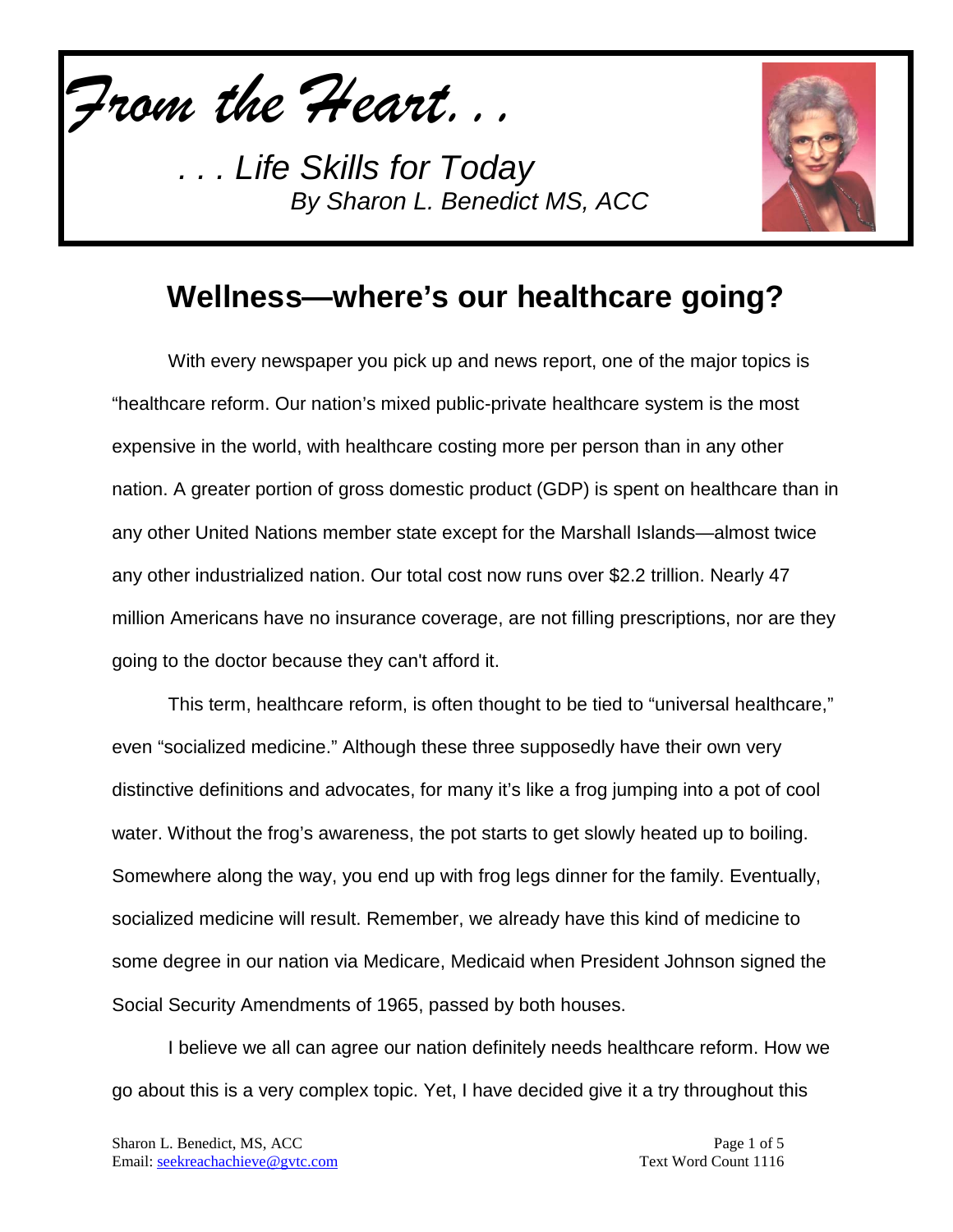month's lifeskill topic, *Wellness.* Keep in mind a fundamental problem in evaluating any reform proposals is accurately estimating their cost and potential impact. It's often like trying to compare two fruits, such as apple with grapefruit. Proposals often differ in many important details and thereby very difficult to find meaningful side-by-side cost comparisons—affecting cost/savings estimate results and accuracy of numbers.

By no means will I be able to cover everything in the next four issues, but will hopefully offer you some perspective and resources to study on your own. So, let's get started.

Where is our healthcare going? What impact will any changes have on you and your family? Think about where you are satisfied with your healthcare and where you are not. How have your children's and grandparent's healthcare needs been met or not met?

For this first article, let's form some understanding of the difference between "healthcare reform," "universal healthcare," and "socialized medicine." You will then be given some resources to check out yourself. No matter what political side of the aisle you rest, let's take this journey together to learn and engage in ways to bring about the kind of reform we need for our nation.

"**Healthcare Reform**" = is a general description used for discussing major health policy creation or changes—for the most part, governmental policy that affects healthcare delivery in a given place. Healthcare reform typically attempts to:

- Broaden the population that receives healthcare coverage through either public sector insurance programs or private sector insurance companies
- Expand the array of healthcare providers consumers may choose among
- Improve the access to healthcare specialists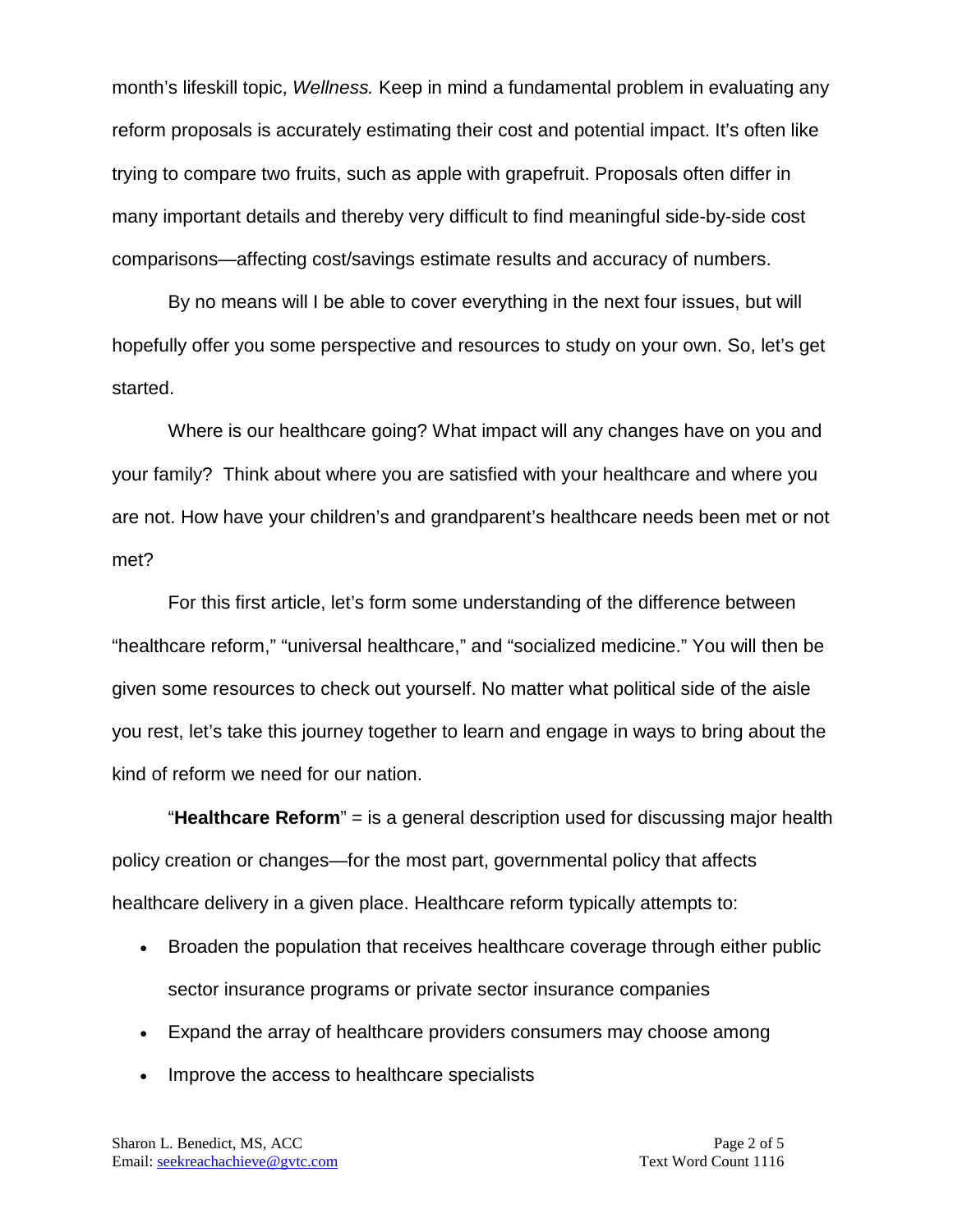- Improve the quality of healthcare
- Decrease the cost of healthcare

The debate over US healthcare reform centers on questions of a right to healthcare, access, fairness, sustainability, and quality; along with the high cost.

"**Universal Healthcare**" = refers to a "universal coverage" scenario where everyone is covered for basic healthcare services, including medical, dental, and mental health;, and no one is denied care as long as they are legal residents in the geography covered, such as all the residents in the state of Massachusetts. These programs vary in their structure and funding mechanisms. Typically, most costs are met via a singlepayer healthcare system or national health insurance, or by a public-private combination that have compulsory regulated insurance meeting certain regulated standards. It is provided in most all industrialized nations, many developing countries, and is the trend worldwide.

"**Socialized Medicine"** = is a term used primarily in the United States to refer to certain kinds of publicly-funded healthcare. For most of us, the concept of socialized medicine means the government provides all aspects of healthcare: It pays for all care. It employs the providers. It runs the facilities. The term is used most frequently in a negative way, sparking political debate concerning healthcare. Exact definitions may vary but can refer to any system of medical care that is publicly financed, government administered, or both. The original meaning was confined to systems in which the government operates healthcare facilities and employs healthcare professionals. This narrower usage would apply to the British National Health Service hospital trusts and health systems that operate in other countries as diverse as Finland, Spain, Israel, and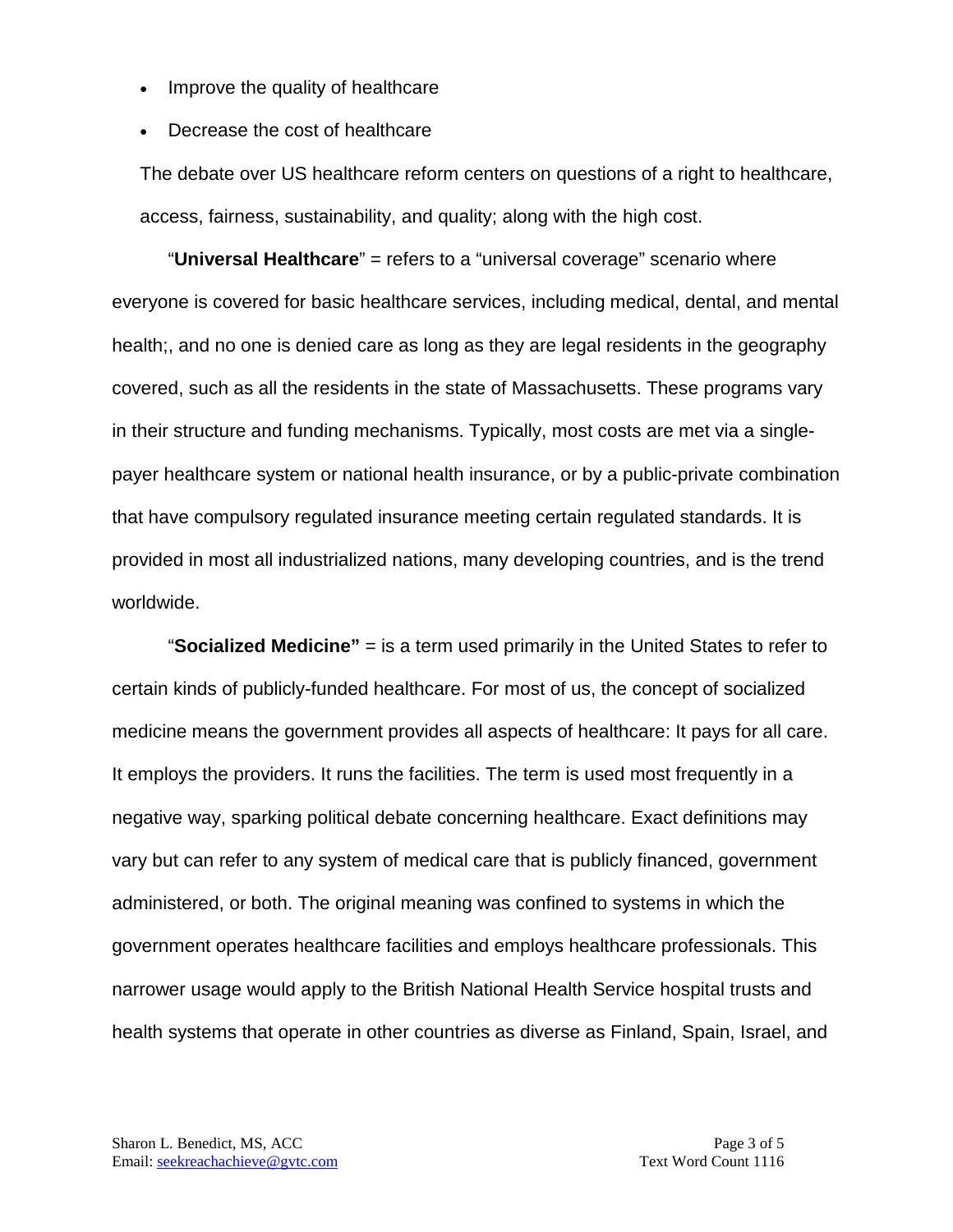Cuba. The United States' Veterans Health Administration and the medical departments of the US Army, Navy, and Air Force would also fall under this narrow definition.

These descriptions are a composite from several sources including About.com and Wikipedia.com. I'm sure you can find other descriptions throughout cyberspace. Too often, these three terms are used in heated debate where passions flare, reason disappears, and open respectful dialogue is almost impossible to achieve.

So, here's your opportunity to dig a little deeper to understand some of the basics of our healthcare system, the terms flying around, and how any changes can directly impact you and your family. These are just a few of the resources available as you find others that may offer further insight to your own healthcare/wellness journey. Next articles will cover what is dysfunctional about our current healthcare system and how to get it functional.

White House/Healthcare, [http://www.whitehouse.gov/issues/health\\_care/](http://www.whitehouse.gov/issues/health_care/) US Govt health reform,

<http://www.healthreform.gov/reports/hiddencosts/index.html>

About.com,

[http://patients.about.com/gi/dynamic/offsite.htm?zi=1/XJ&sdn=patients&cd](http://patients.about.com/gi/dynamic/offsite.htm?zi=1/XJ&sdn=patients&cdn=health&tm=1918&gps=508_246_1003_565&f=00&su=p736.8.336.ip_&tt=2&bt=1&bts=0&zu=http%3A//www.watsonwyatt.com/europe/pubs/healthcare/render2.asp%3FID%3D13850) [n=health&tm=1918&gps=508\\_246\\_1003\\_565&f=00&su=p736.8.336.ip\\_&t](http://patients.about.com/gi/dynamic/offsite.htm?zi=1/XJ&sdn=patients&cdn=health&tm=1918&gps=508_246_1003_565&f=00&su=p736.8.336.ip_&tt=2&bt=1&bts=0&zu=http%3A//www.watsonwyatt.com/europe/pubs/healthcare/render2.asp%3FID%3D13850) [t=2&bt=1&bts=0&zu=http%3A//www.watsonwyatt.com/europe/pubs/health](http://patients.about.com/gi/dynamic/offsite.htm?zi=1/XJ&sdn=patients&cdn=health&tm=1918&gps=508_246_1003_565&f=00&su=p736.8.336.ip_&tt=2&bt=1&bts=0&zu=http%3A//www.watsonwyatt.com/europe/pubs/healthcare/render2.asp%3FID%3D13850) [care/render2.asp%3FID%3D13850](http://patients.about.com/gi/dynamic/offsite.htm?zi=1/XJ&sdn=patients&cdn=health&tm=1918&gps=508_246_1003_565&f=00&su=p736.8.336.ip_&tt=2&bt=1&bts=0&zu=http%3A//www.watsonwyatt.com/europe/pubs/healthcare/render2.asp%3FID%3D13850)

Criticism history website, [http://www.criticism.com/policy/republicans-health-care](http://www.criticism.com/policy/republicans-health-care-policy.php)[policy.php,](http://www.criticism.com/policy/republicans-health-care-policy.php) [http://www.criticism.com/policy/democrats-health-care](http://www.criticism.com/policy/democrats-health-care-policy.php)[policy.php](http://www.criticism.com/policy/democrats-health-care-policy.php)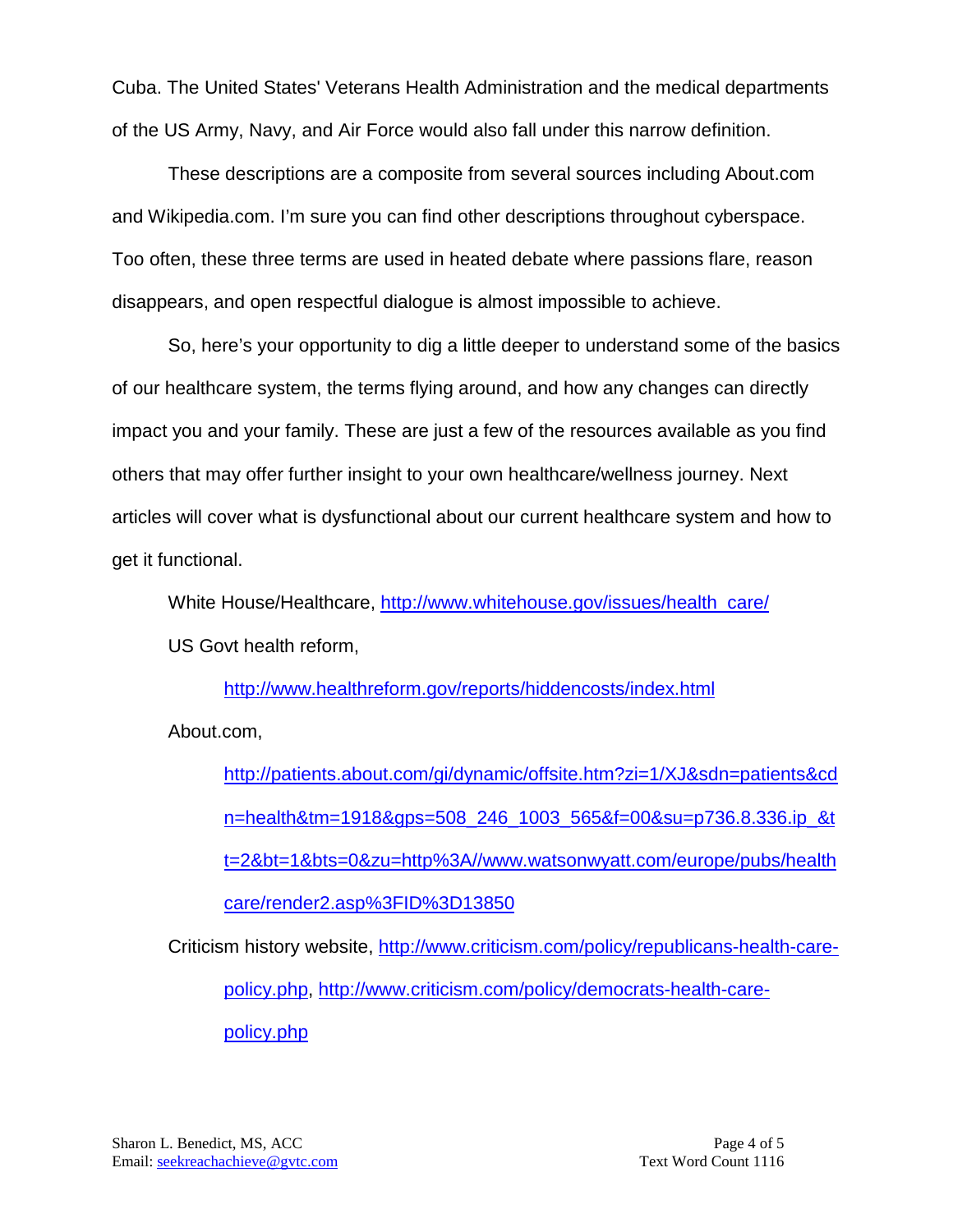Institute of Medicine Reports—resources for understanding the true cost –

personal, societal, financial, and environmental – of uninsurance. Reports are available for purchase from the IOM website,

[http://www.iom.edu/project.asp?id=4660.](http://www.iom.edu/project.asp?id=4660)

"Coverage Matters: Insurance and Health Care," October 11, 2001

"Care Without Coverage: Too Little, Too Late," May 21, 2002

"Health Insurance is a Family Matter," September 18, 2002

"A Shared Destiny: The Community Effects of Uninsurance," March 6, 2003

"Hidden Costs, Value Lost: Uninsurance in America," June 17, 2003

"Insuring America's Health: Principles and Recommendations," January

14, 2004

"Crossing the Quality Chasm: A New Health System for the 21st Century," March 1, 2001

Understanding Health Policy: A Clinical Approach by Thomas Bodenheimer, MD and Kevin Grumbach, MD (Third Edition, Lange Medical Books, 2002) lays out our healthcare system section by section. The book is easy to read, with illustrative stories and diagrams, and helps the reader understand how healthcare policy, finance, delivery and quality interact.

---

Sharon L. Benedict, MS, ACC, is a certified life wellness coach-consultant, specializing in life skills, wellness, and creative arts development for individuals, businesses and organizations [\(www.harvestenterprises-sra.com\)](http://www.harvestenterprises-sra.com/).She welcomes your questions and comments and can be contacted at [seekreachachieve@gvtc.com.](mailto:seekreachachieve@gvtc.com)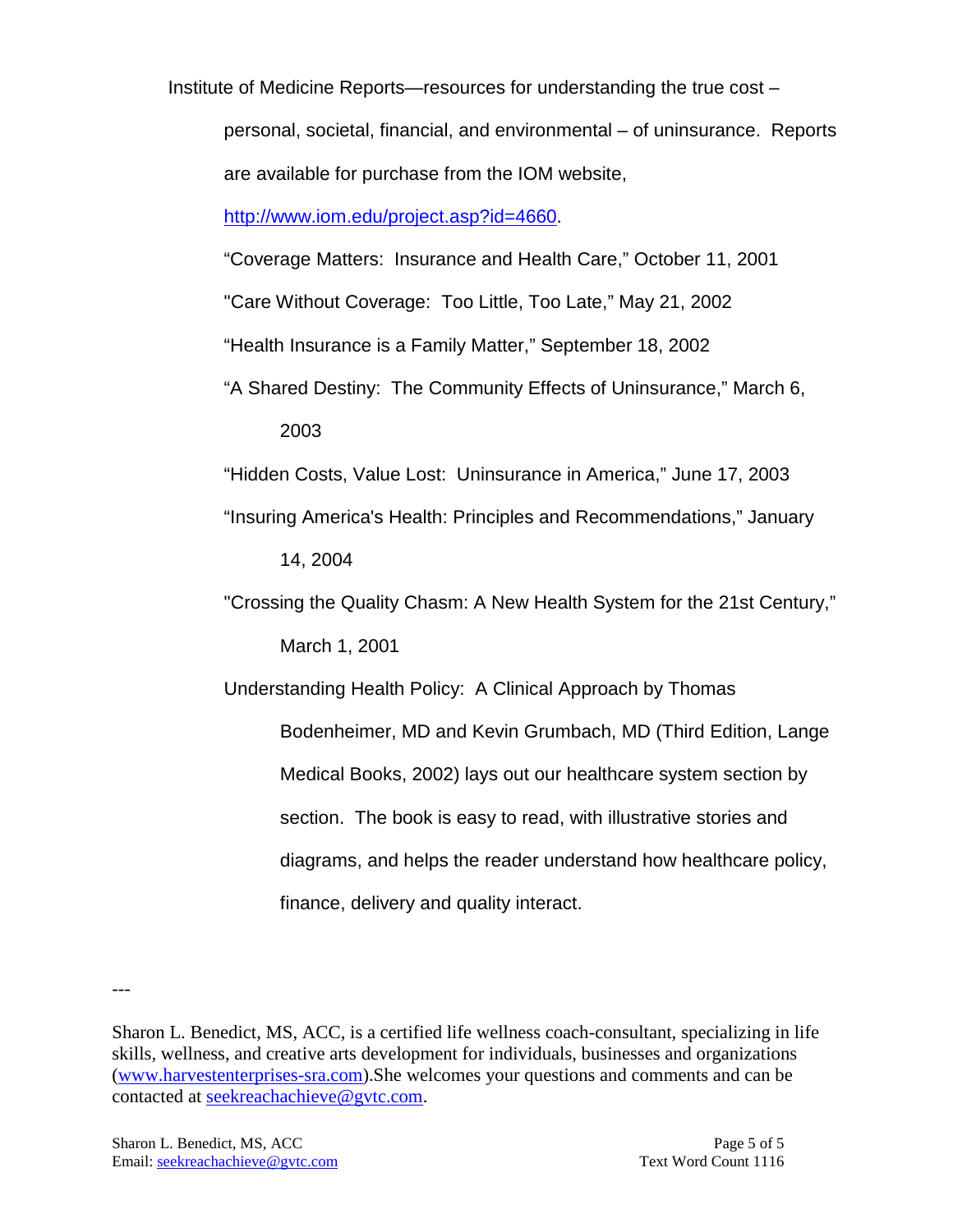*From the Heart...*

*. . . Life Skills for Today By Sharon L. Benedict MS, ACC*



## **Our nation's healthcare transformation—you and the winding road to wellness**

What is your vision of wellness for you and your family? Your response to this question is key to where our nation's healthcare or "sickcare" system is heading. Yes, you do have that much influence.

Sen. Tom Harkin (D-Iowa) is a senior member of the Senate Health, Education, Labor and Pensions Committee and chairs the Senate panel that funds medical research and healthcare. In a Yahoo opt-ed article [\(http://news.yahoo.com/s/ynews/ynews\\_ts408\)](http://news.yahoo.com/s/ynews/ynews_ts408), *Shifting America from sick care to genuine wellness,* Harkin shares his vision for our nation's healthcare transformation and pending federal legislation.

Harkin states, "As the lead Senator in drafting the Prevention and Public Health section of the bill, I view this legislation as our opportunity to recreate America as a genuine wellness society – a society that is focused on prevention, good nutrition, fitness, and public health. The fact is we currently do not have a healthcare system in the United States; we have a sick care system. If you're sick, you get care, whether through insurance, Medicare, Medicaid, SCHIP, community health centers, emergency rooms, or charity. The problem is that this is all about patching things up after people develop serious illnesses and chronic conditions."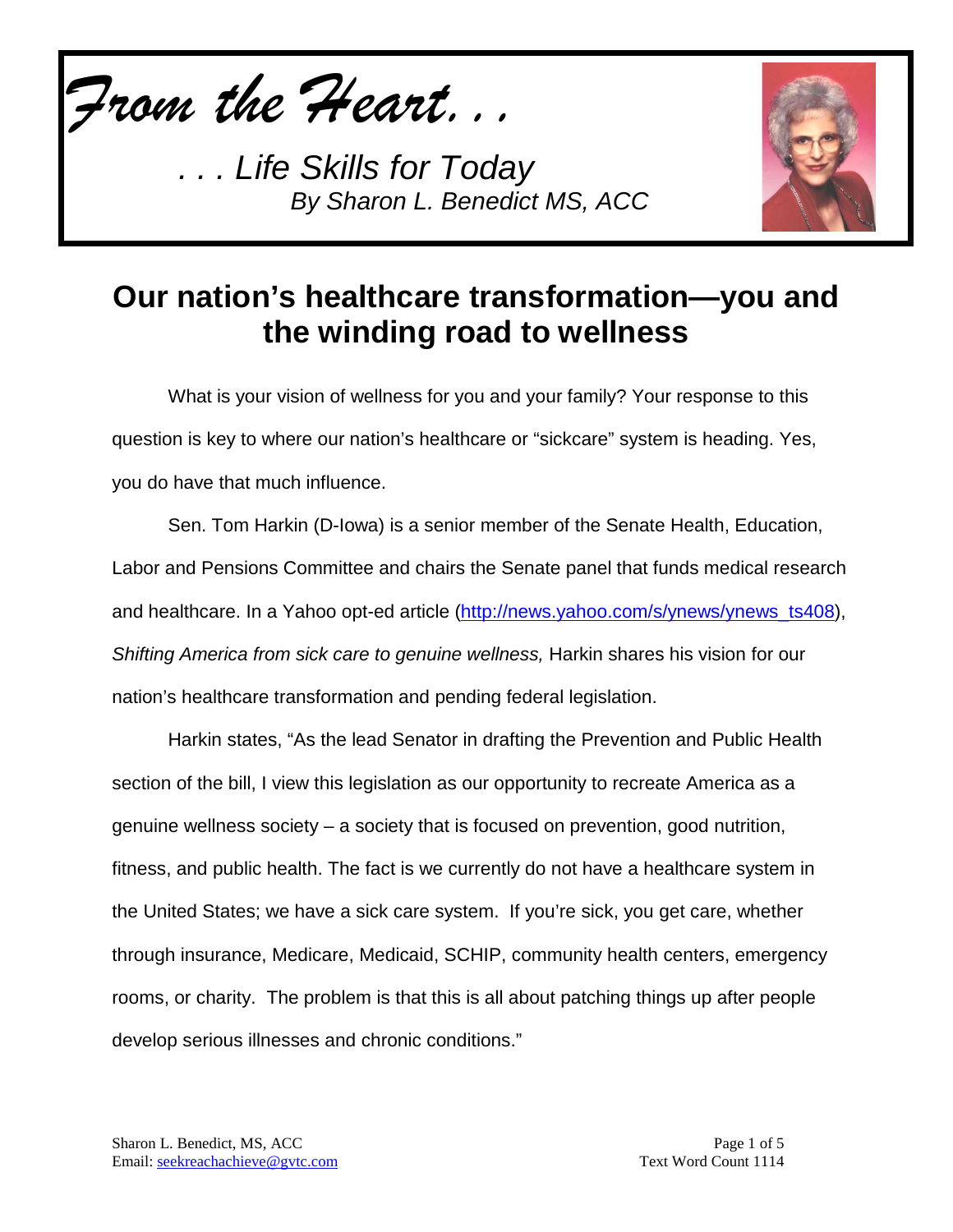Is this the kind of care you currently receive? Do you continue your life routine without much thought to your health and wellness until there is a crisis; and then run to your family doctor telling him or her, "Fix me"? Or are you among the growing numbers who have charted a different course for you and your family—one of high level wellness?

If so, probably for the first time you have gotten the attention of our nation's healthcare moguls at the federal level. From the previous article, you learned that we spend \$2.3 trillion on healthcare right now and are twice as sick as other industrialized nations. Why is this so? As Harkin states, "The problem is that we have systematically neglected wellness and disease prevention. Currently in the United States, 95 percent of every healthcare dollar is spent on treating illnesses and conditions after they occur. But we spend peanuts on prevention. "

About 75 percent of healthcare costs go to treating those with heart disease, diabetes, prostate cancer, breast cancer, and obesity. All these conditions have one thing in common—they are mostly all preventable and even reversible by making changes in nutrition, physical activity, and lifestyle. At a February 26, 2009 Senate hearing [\(http://help.senate.gov/Hearings/2009\\_02\\_26/2009\\_02\\_26.html](http://help.senate.gov/Hearings/2009_02_26/2009_02_26.html)), Dr. Dean Ornish, well-known heart specialist, told the Senate health committee, "Studies have shown that changing lifestyle could prevent at least 90 percent of all heart disease." Among Andrew Weil, Dr. Hyman, and other notable integrative medicine providers and advocates also stated that the use of health/wellness coaches are essential for helping patients make these lifestyle changes. You will learn more about the role of coaching in the next article.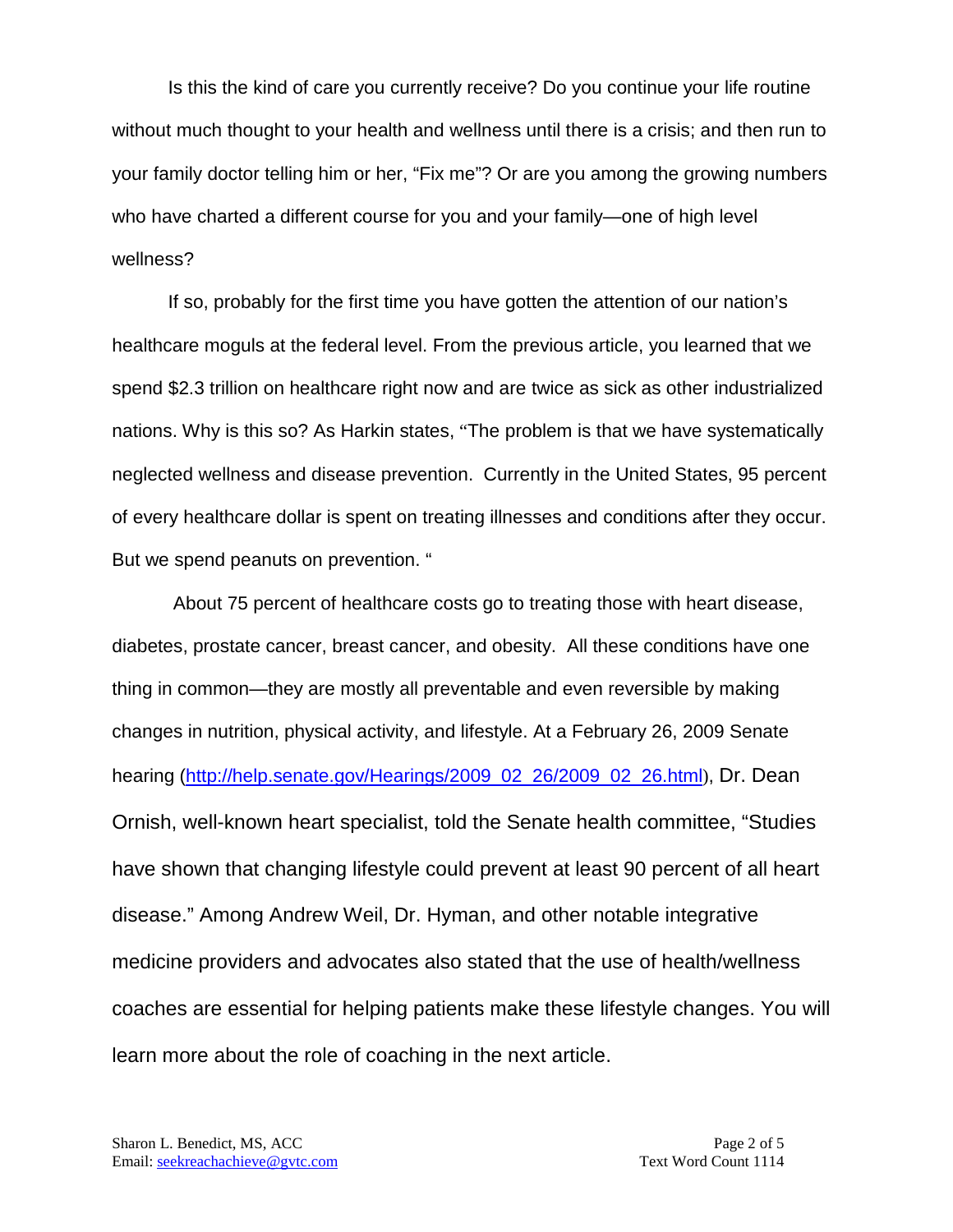One of the most heated debates going on in healthcare reform is how much more can we throw dollars into the current system and keep getting the same dismal outcomes for patients all across our country. For both Republicans and Democrats, the answer is generally the same. The current system is dysfunctional, ineffective, even broken. We need to dramatically shift emphasis to prevention, wellness, and public health. Yet, their means for getting there are at times miles apart. The choices stretch from simple, straightforward private healthcare/wellness programs focused on lifestyle incentives for every patient (within the doctor's office and insurance company) to a fully federally funded and run universal healthcare system.

Both political camps agree wellness and prevention must be genuinely comprehensive. For Harkin, this means not just in the doctor's office, but also in "workplace wellness programs, community-wide wellness programs, building bike paths and walking trails, getting junk food out of our schools, making school breakfasts and lunches more nutritious, increasing the amount of physical activity our children get, and so much more." Harkin believes Democrats and Republicans alike all "get it" and is the heart of reform legislation.

Although many lawmakers see comprehensive health reform legislation as an opportunity to change the paradigm, Harkin also intends to include extending health insurance to everyone and give every American access to a truly 21st century healthcare system that helps us seek, reach, and achieve "healthy, active, and happy lives." Of course, we all want to experience healthy, active, and happy lives, but we still end up in the same dilemma of how to go about legislating the means to this end.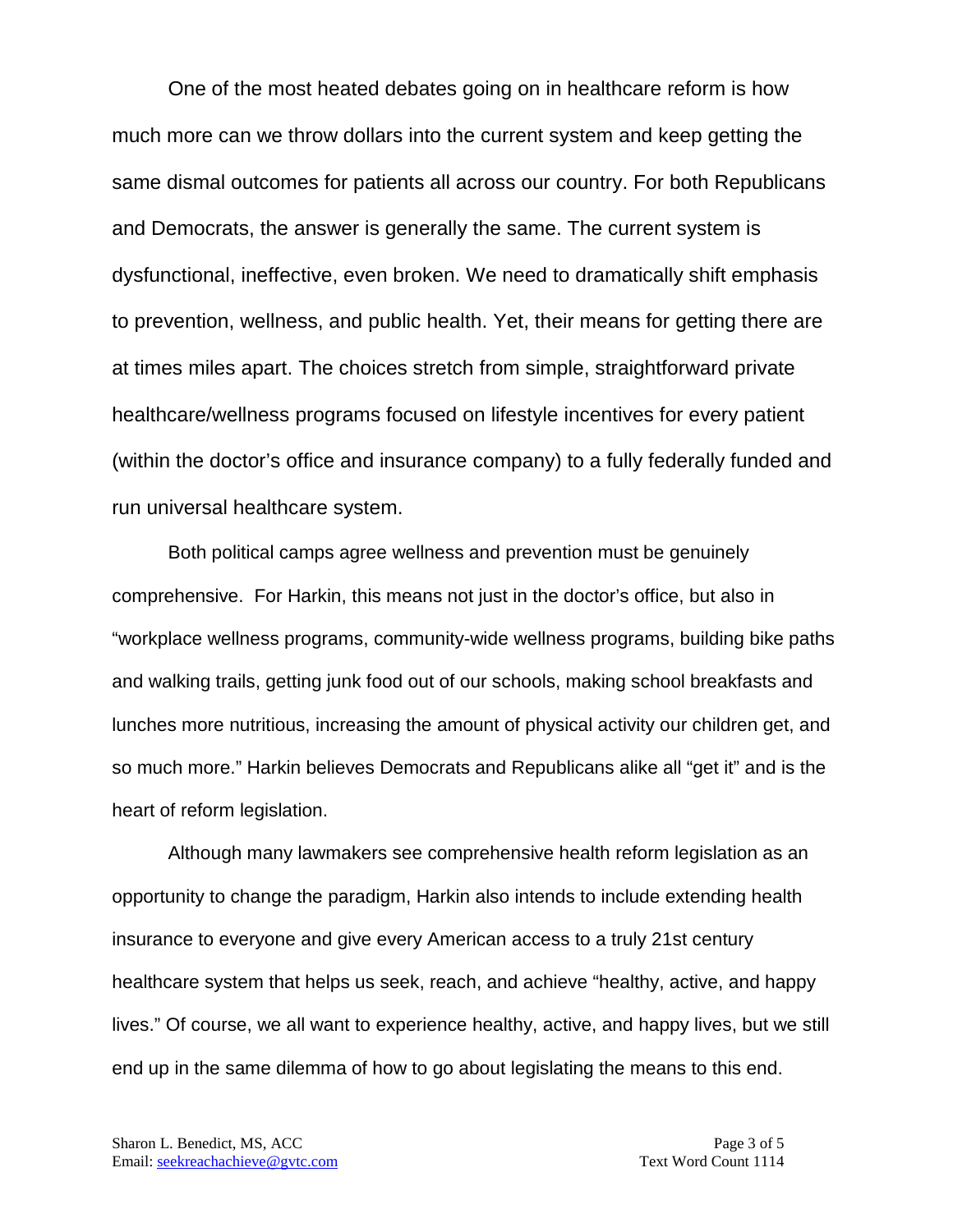The Obama administration wants to pass legislation that controls rising healthcare costs, guarantee choice of doctor, and assure high-quality, affordable healthcare for all Americans. The administration also believes that comprehensive health reform should:

- Reduce long-term growth of healthcare costs for businesses and government
- Protect families from bankruptcy or debt because of healthcare costs
- Guarantee choice of doctors and health plans
- Invest in prevention and wellness
- Improve patient safety and quality of care
- Assure affordable, quality health coverage for all Americans
- Maintain coverage when you change or lose your job
- End barriers to coverage for people with pre-existing medical conditions

Throughout several Republican administrations, these basic reform principles were also supported—with one proviso. Although the GWBush administration signed one of the largest increases in Medicare with adding the prescription drug program, most Republicans generally want to stay away from any increased government run programs.

Senator's Harkin's dream is to incorporate the winning outcomes of integrative and complementary/alternative medicine's success over the past thirty years into our nation's healthcare transformation. I applaud him for that. How much of the principles and practices of integrative medicine will be federally legislated only time will tell. And do we want them federally legislated and regulated?

My hope is that both Republicans and Democrats will offer you, the patient, the greatest and broadest freedom to choose the type of high level wellness you desire. With rising insurance deductibles, higher co-pays, and out-of-pocket expenses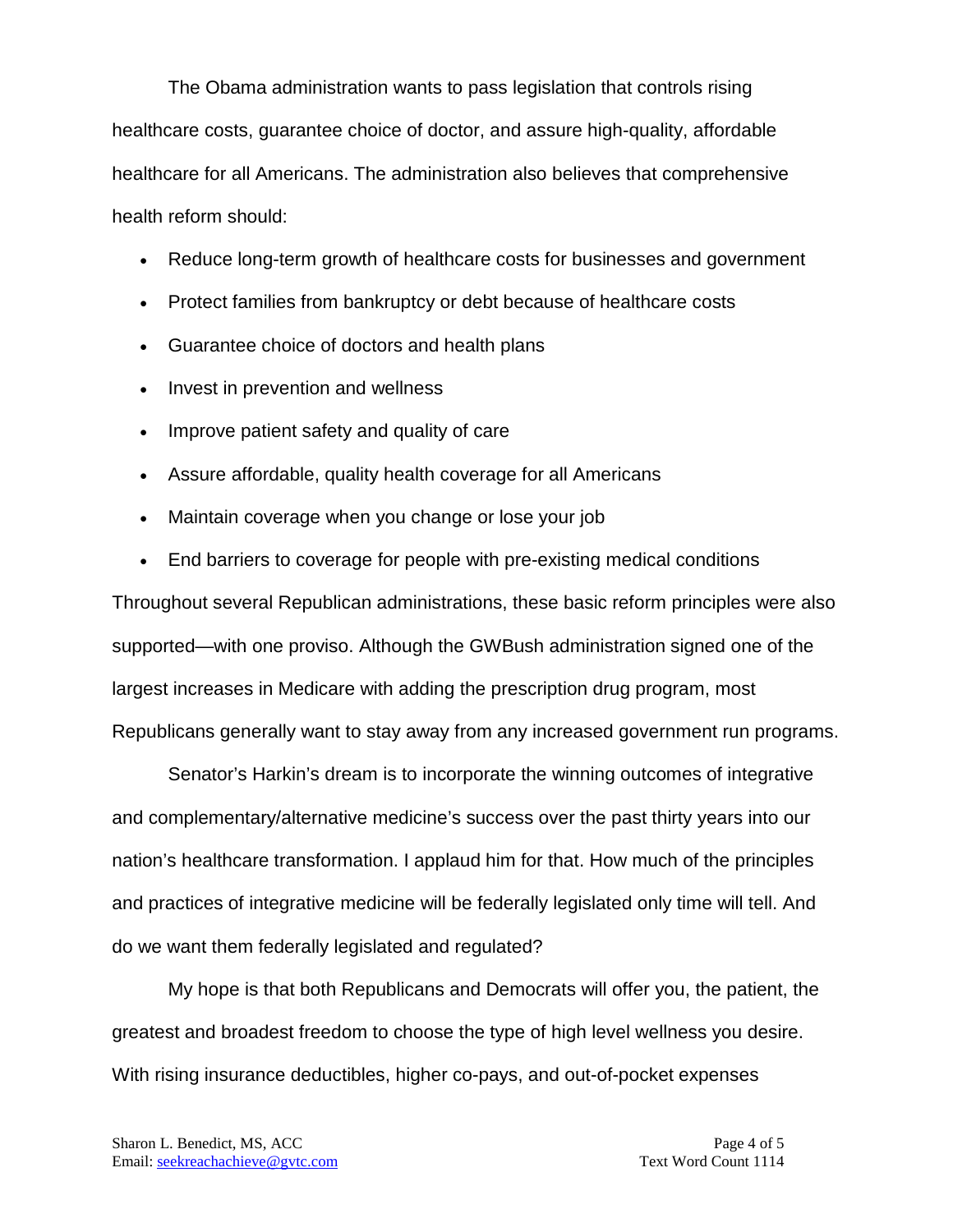escalating one wonders how our doctors are going to stay in business via the insurance industry; as well as patients start staying away from their doctors because of their own personal cost. For many, insurance is no longer a part of a physician's practice. For others, they continue to struggle with medical necessity letters and complicated diagnostic codes to work around—particularly in integrative medicine.

In the next article, the focus will be on opportunities and challenges with forming a wellness team for yourself in the midst of our nation's healthcare transformation—your winding road to wellness.

---

Sharon L. Benedict, MS, ACC, is a certified life wellness coach-consultant, specializing in life skills, wellness, and creative arts development for individuals, businesses and organizations [\(www.harvestenterprises-sra.com\)](http://www.harvestenterprises-sra.com/).She welcomes your questions and comments and can be contacted at [seekreachachieve@gvtc.com.](mailto:seekreachachieve@gvtc.com)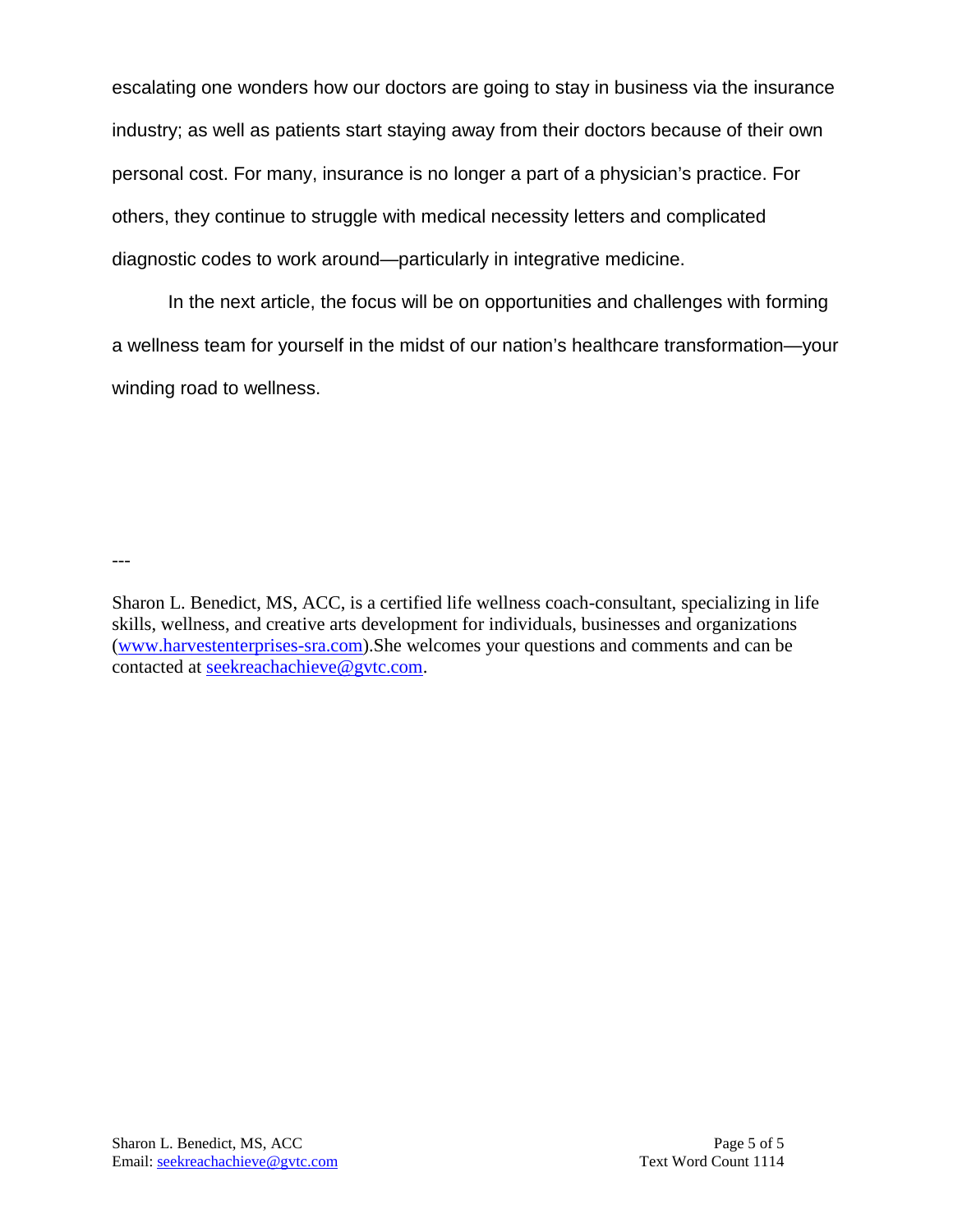*From the Heart...*

*. . . Life Skills for Today By Sharon L. Benedict MS, ACC*



## **Navigating Wellness—a winding road or straight path?**

We all may be very familiar with the many different healthcare and wellness worlds we enter when seeking help with health challenges or just sustaining good health and wellness. These different worlds include the gigantic pharmaceutical and supplement /nutraceutical industries as they face off with each other.

Then we move on to our family physician, specialists of every type and shade, diagnostic testing laboratories, local pharmacy, dieticians and nutritionists, fitness trainers, and physical therapists. And let's not forget our ever present challenge, the health insurance industry, both public and private.

For those of us who frequent complementary and alternative therapies, the world of wellness exponentially expands. Most of us are acquainted with our local health food store, health spa, massage therapist, herbalist, CAM provider, and maybe even our local IM or integrative medicine provider. We may even utilize some of the IM testing labs tied to what is called "functional or metabolic medicine." And those who have sought life and wellness coaching know the benefits of having an advocate alongside helping to seek, reach, and achieve your own vision of wellness.

When traveling this often times winding road to wellness, how can you make the path a little straighter? Even when you get a referral, does it always work out the way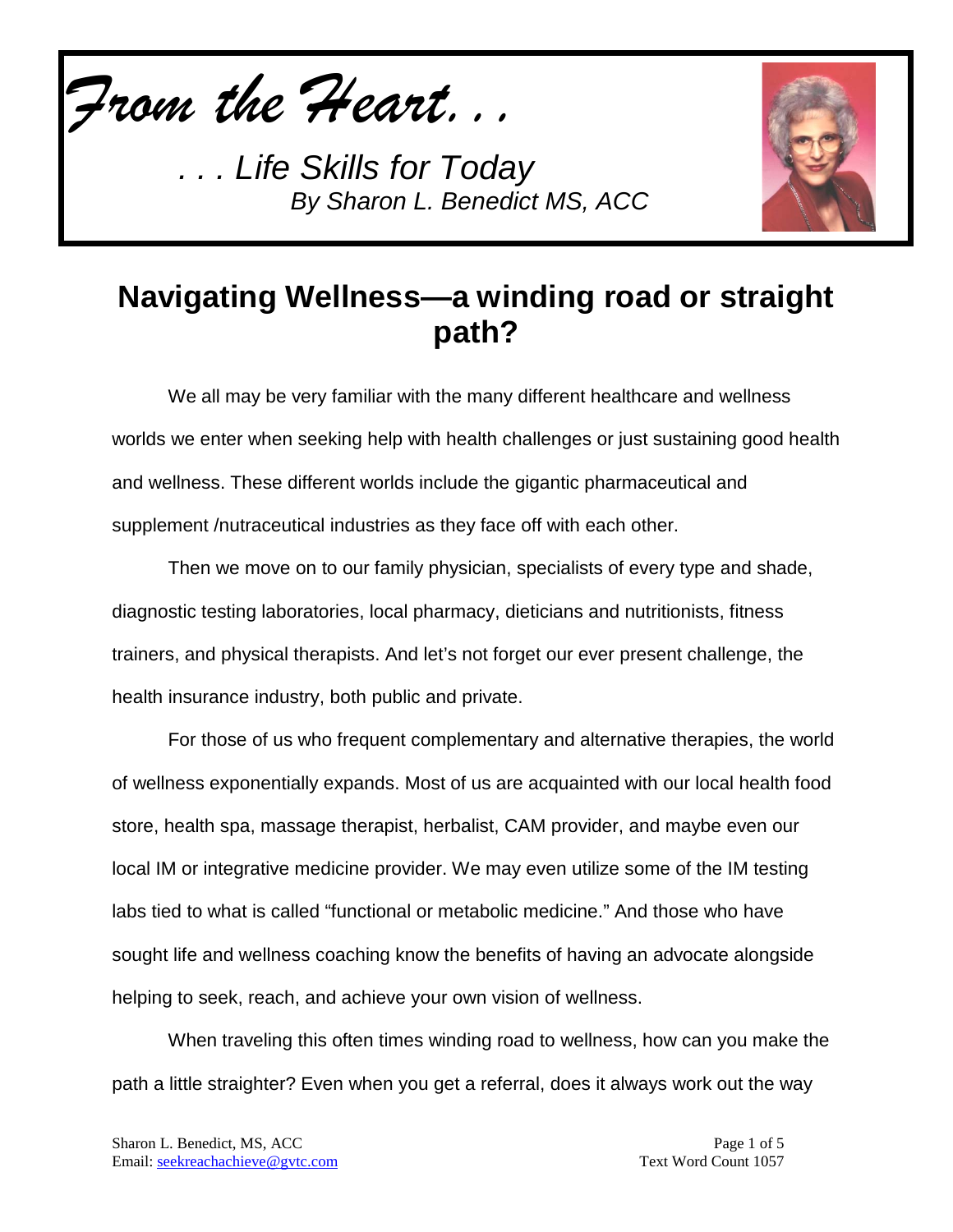you want it? What about the plethora of internet sources and chatter out there. Who do you believe? Building trust is key to self-care and professional care. Creating your own team also requires personal commitment on your part. You are center stage. And you know you can't go it alone, no matter how well you think you are or what health challenges you are facing.

Here are some basic tips for making the path to wellness a little straighter:

- **Asking your trusted friend can always be helpful** and a shortcut from your own trial and error. Yet, keep in mind, your friend's situation and personality may be very different than yours. So, come with an open mind but specific things to ask and seek for in your provider, whether a family physician or an integrative medicine provider for women's health. This goes for any wellness service or product you are seeking.
- **Get well-informed with accurate, credible information** on the health/wellness topic you are seeking. Don't believe everything you read in your newspaper, the web, or even what you hear from your friends. Take the time to check everything out before taking the leap. Check out my website Resources for Life for links to a variety of information and helps.
- **Once you choose your wellness team, know that your body is metabolically unique**. The process of utilizing CAM and IM services and therapies are a process of discovery, not a single event. It takes time for your body to tell you what is going on, particularly as you age. That means communication is very important throughout the process to keep your provider informed of what's happening so they can make appropriate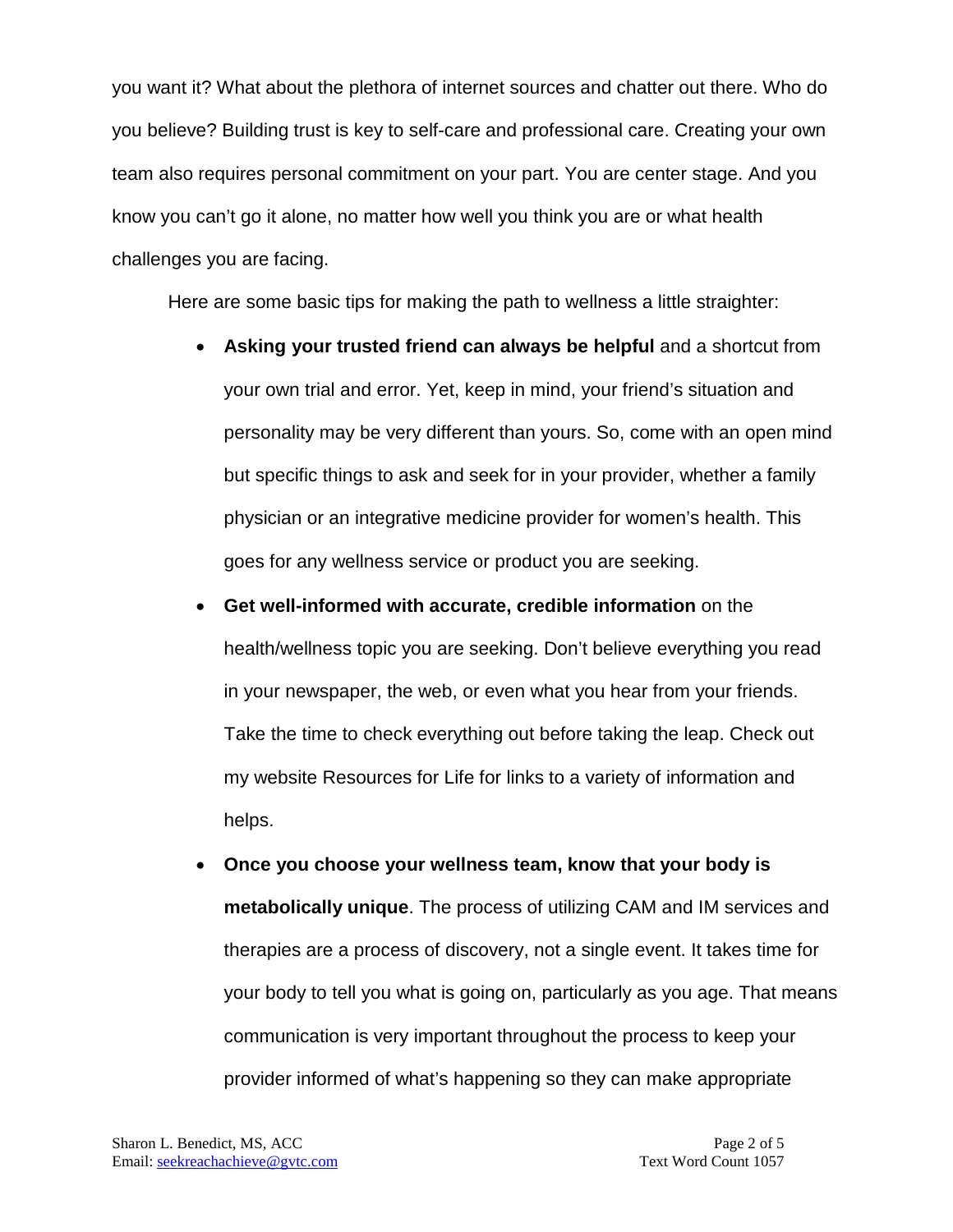adjustments. Try not to make hasty decisions or judgments; but always pay attention to what your body is telling you. It will prove very helpful to your providers on any lab tests and chosen therapies. And if you find a provider is not genuinely listening to you and doesn't catch your cues, first talk with him or her. If not satisfied with the response, consider moving on to someone else.

- **If your day planner is full on a daily basis, definitely garner a weekend of doing nothing but reflecting on your life and wellness vision for yourself**. You will never regret doing this. Then write down three commitments to your wellness goals…one for next, one for next month, one for the year. Ask a trusted friend or hire a life/wellness coach to help you stay accountable to your commitments and more strategically chart your life and wellness goals.
- **Look around your home and workplace. Do these environments you spend most of your life in supporting your life and wellness goals in specific way?** A couple examples: What's in your pantry? What kinds of foods do you serve your family? In your workplace, can you see the outdoors through a window? What is the air circulation like? Is your workspace welcoming or more like a dungeon? If you are not satisfied, what do you want to do about it?
- **Finally, if you haven't already, start keeping your own medical records for your whole family.** This kind of recordkeeping is invaluable, particularly when you relocate or move often. Put it all in a 3-ring binder and on your computer. Records include specific lab test results, not just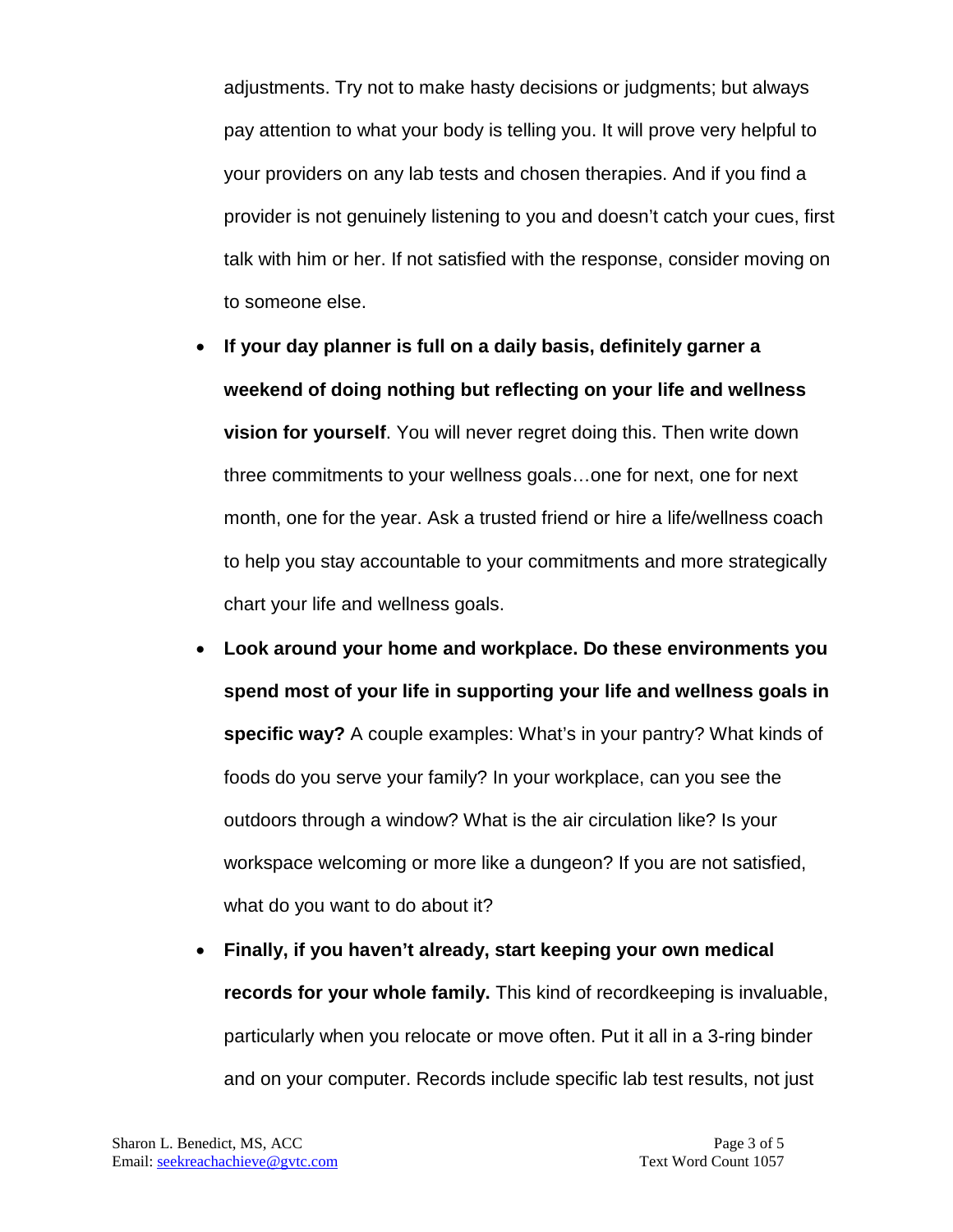the physician summary letter of diagnosis, prognosis, and prescribed therapy. Keep a written record of your medicines and supplements you take. Give a copy to your wellness team so they can more accurately serve you. When asking for what the physician sees, you have the right to ask for copies. Providers typically will have you sign a release form to safeguard their own risk of litigation. If they won't give you copies, then check out your rights or maybe it's time to move on to someone who will. You may be able to get around them by contacting the labs directly yourself and see what's happens. It's getting easier as more providers are giving patients the records they have on file.

As we travel through our 21<sup>st</sup> century healthcare transformation, healthcare reform advocate are engaging patients with proactive involvement in their own wellbeing. You will see noted in some health insurance brochures and website that life and health/wellness coaches are being offered. Yet, with every entity, they may create their own definition and role for coaching. This can be very confusing to the insured as to what is really being offered and how much out-of-pocket costs are involved. For more than a few insurance companies, they are basically only offering virtual, online, chattype coaching that doesn't meet the strict professional standards for the coaching profession.

In the next article, I will discuss in more details my world of life and wellness coaching, to help you better understand what is happening in the world of wellness and our nation's healthcare transformation.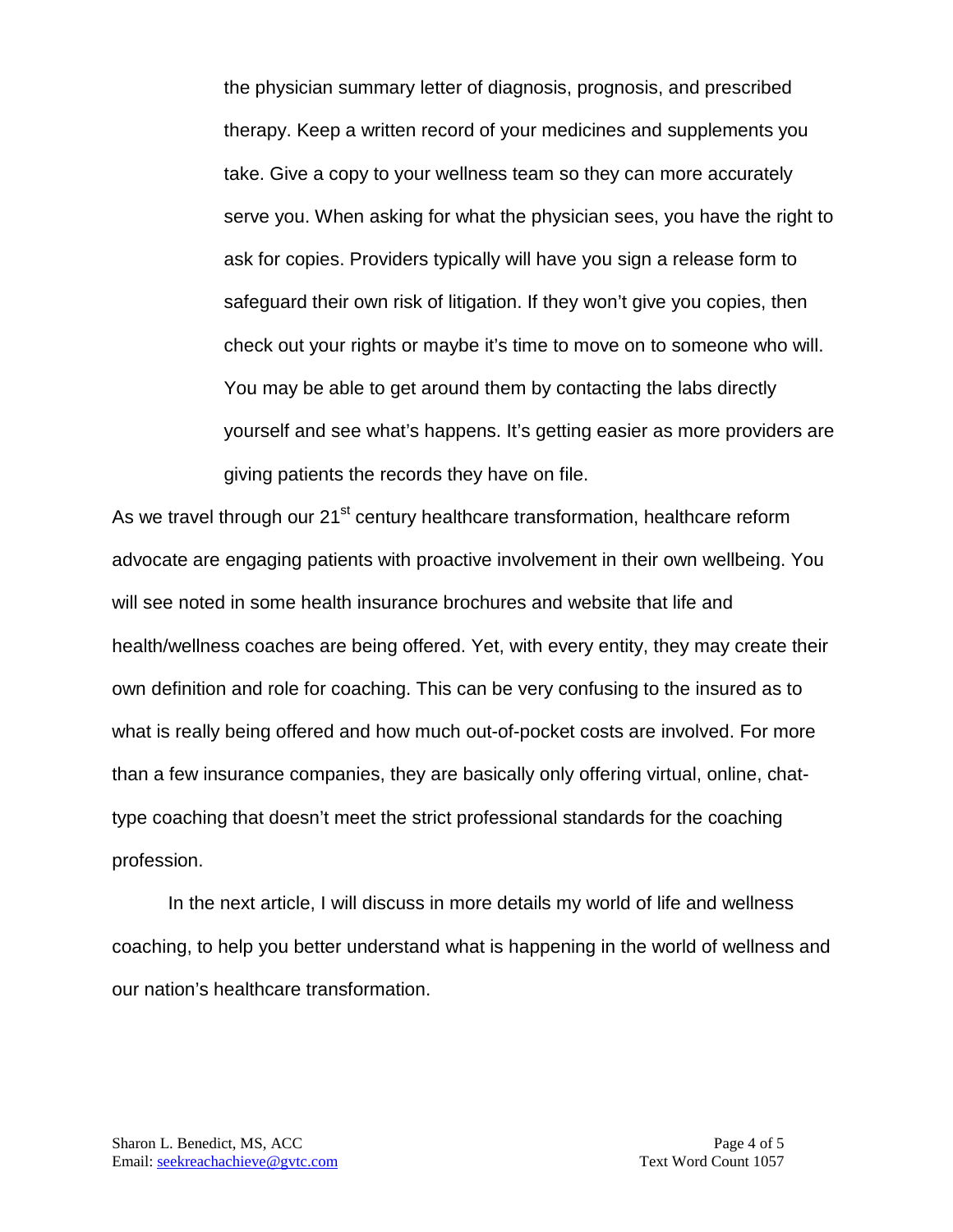Sharon L. Benedict, MS, ACC, is a certified life wellness coach-consultant, specializing in life skills, wellness, and creative arts development for individuals, businesses and organizations [\(www.harvestenterprises-sra.com\)](http://www.harvestenterprises-sra.com/).She welcomes your questions and comments and can be contacted at <u>seekreachachieve@gvtc.com</u>.

--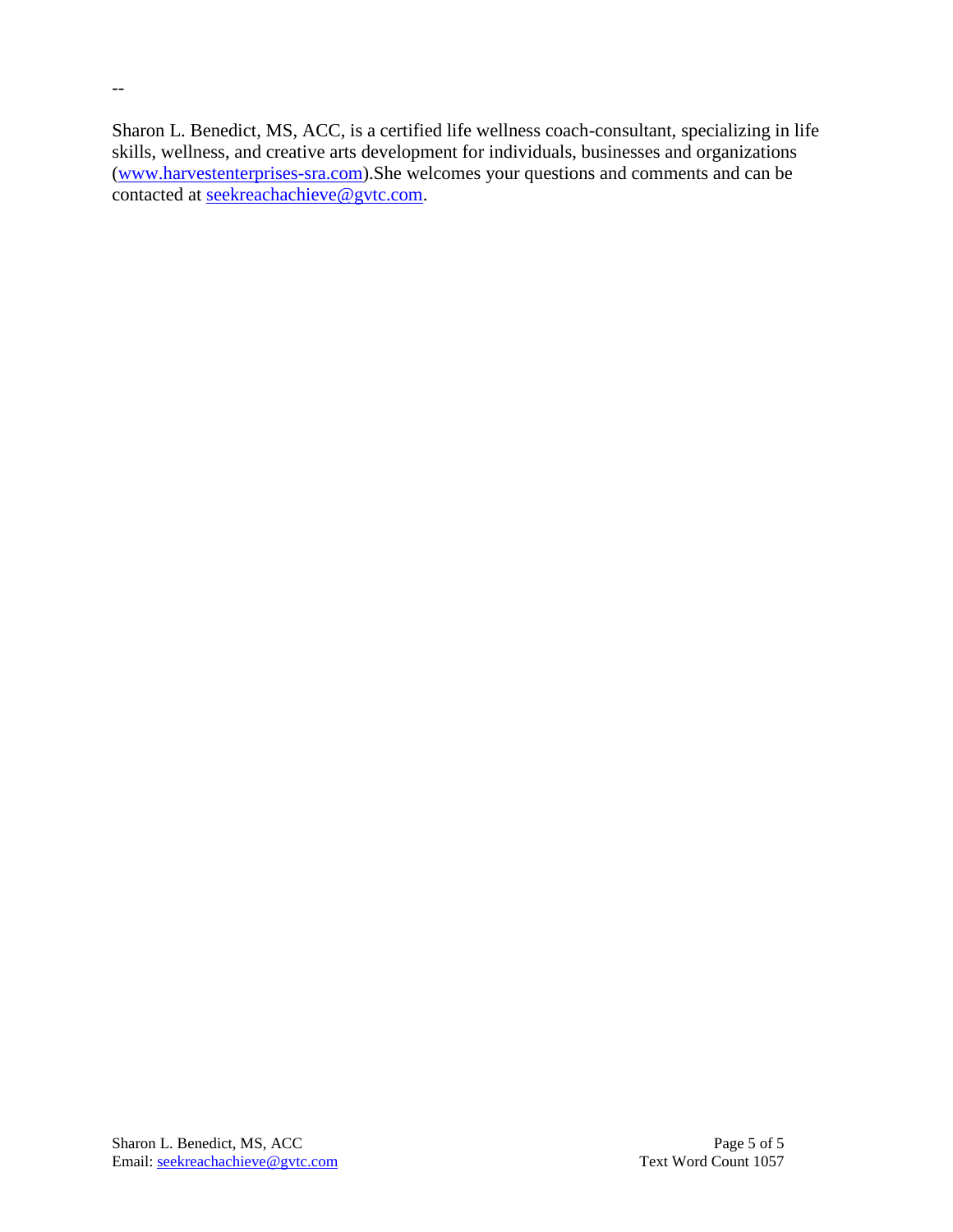*From the Heart...*

*. . . Life Skills for Today By Sharon L. Benedict MS, ACC*



## **Life, Wellness, & Coaching—charting your path**

Whenever I am asked, "Where do I start to live my life the way it is meant to be?" This question is a great beginning to your journey. It's time to turn off the "autopilot" and engage in conscious discovery of what is most important to you.

Over the years, I have discovered from clients and my own personal journey, when your core value in all relationships, your career/money management, and wellness are in synergy, all the other daily responsibilities more easily fall into place. Your time, your recreation, mealtime, caring for your "stuff", childcare, and the many other daily routines filling your life all make much more sense. You find yourself more content and on purpose each day. Yet, it's not a journey you take alone.

Your family, friends, co-workers, neighbors all travel with you in one way or another. And for many the awakening often comes with some major challenge or crises. Let's start with how wellness fits into your life. I consider this one of the best definitions of wellness offered by Michael Arloski, PhD, PCC, one of our nation's top wellness coach and trainer [\(www.realbalance.com\)](http://www.realbalance.com/). **"Wellness is a conscious, self-directed and evolving process of achieving full potential. Wellness is multi-dimensional and holistic (encompassing such factors as lifestyle, mental, and spiritual wellbeing and the environment). Wellness is positive and affirming."**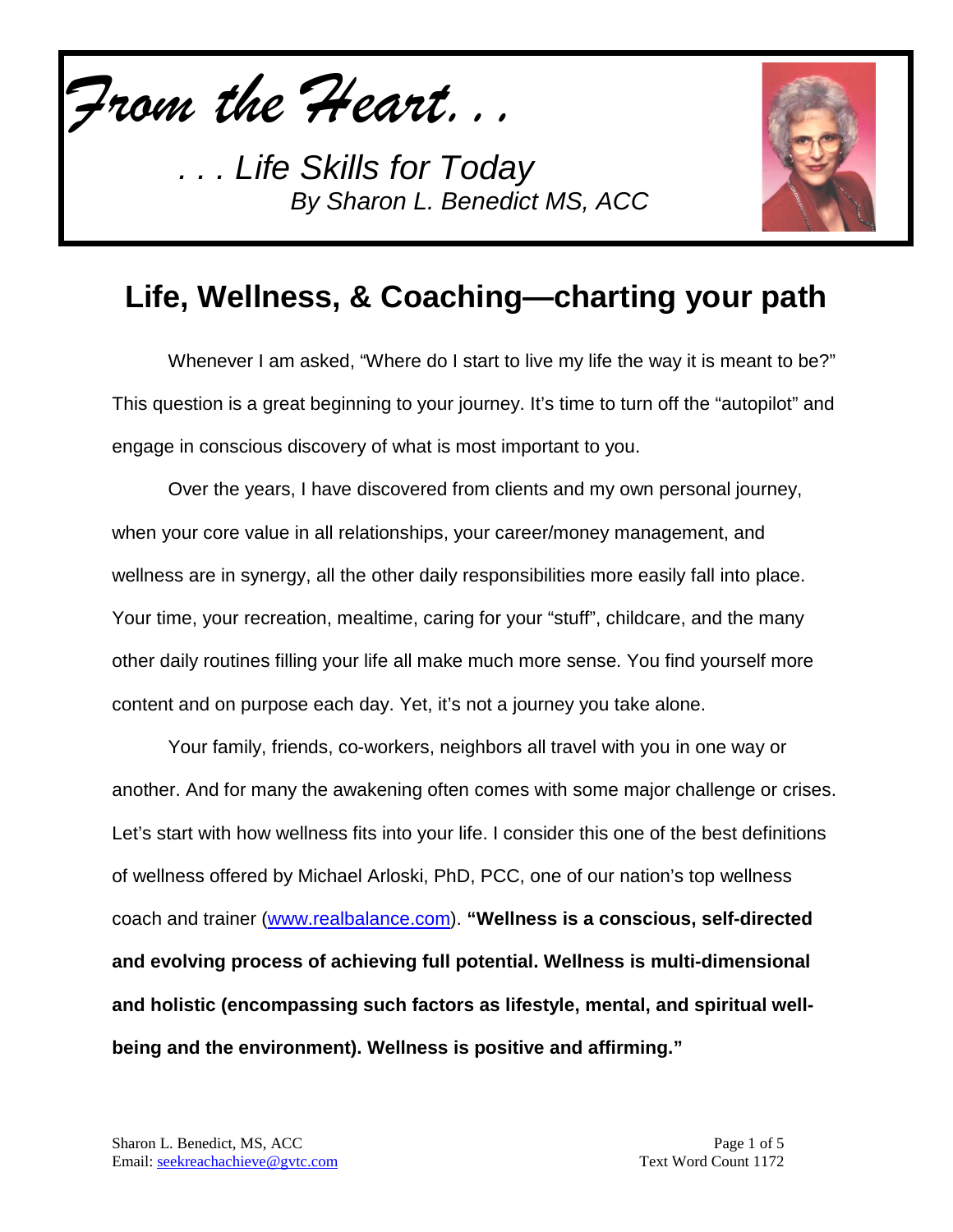In addition, here are the basics of genuine wellness offered by John W. Travis, MD, *What is Wellness?*, and a little addition from yours truly:

- **Wellness is a choice**…. *a decision you make to move toward optimal health.*
- **Wellness is a way of life…***a lifestyle you design to achieve your highest potential for well-being.*
- **Wellness is a process…***a developing awareness that there is no end point, but that health and happiness are possible in each moment, here and how.*
- **Wellness is a balanced channeling of energy…***energy received from the environment, transformed within you, and returned to affect the world around you.*
- **Wellness is the integration of the body, mind, and spirit….** *The appreciation that everything you do, and think, and feel, and believe has an impact on your state of health…*
- **Wellness is the loving acceptance of yourself.**
- **Wellness is RELATIONSHIPS!**

Again, Wellness is Relationships. Wellness can also be understood by the fact

that—*Illness starts with "I" Wellness starts with "WE."* ISOLATING BEHAVIOR holds us back and HINDERS WELLNESS in just about every life area. To have genuine wellness, your perspective must be holistic, encompassing your whole life.

I hear so often with clients about wanting to achieve wellness, but don't have enough money, time, or energy for the journey of discovery and work to get there. That is possibly one of the key reasons why I get a call to coach them to gain just the right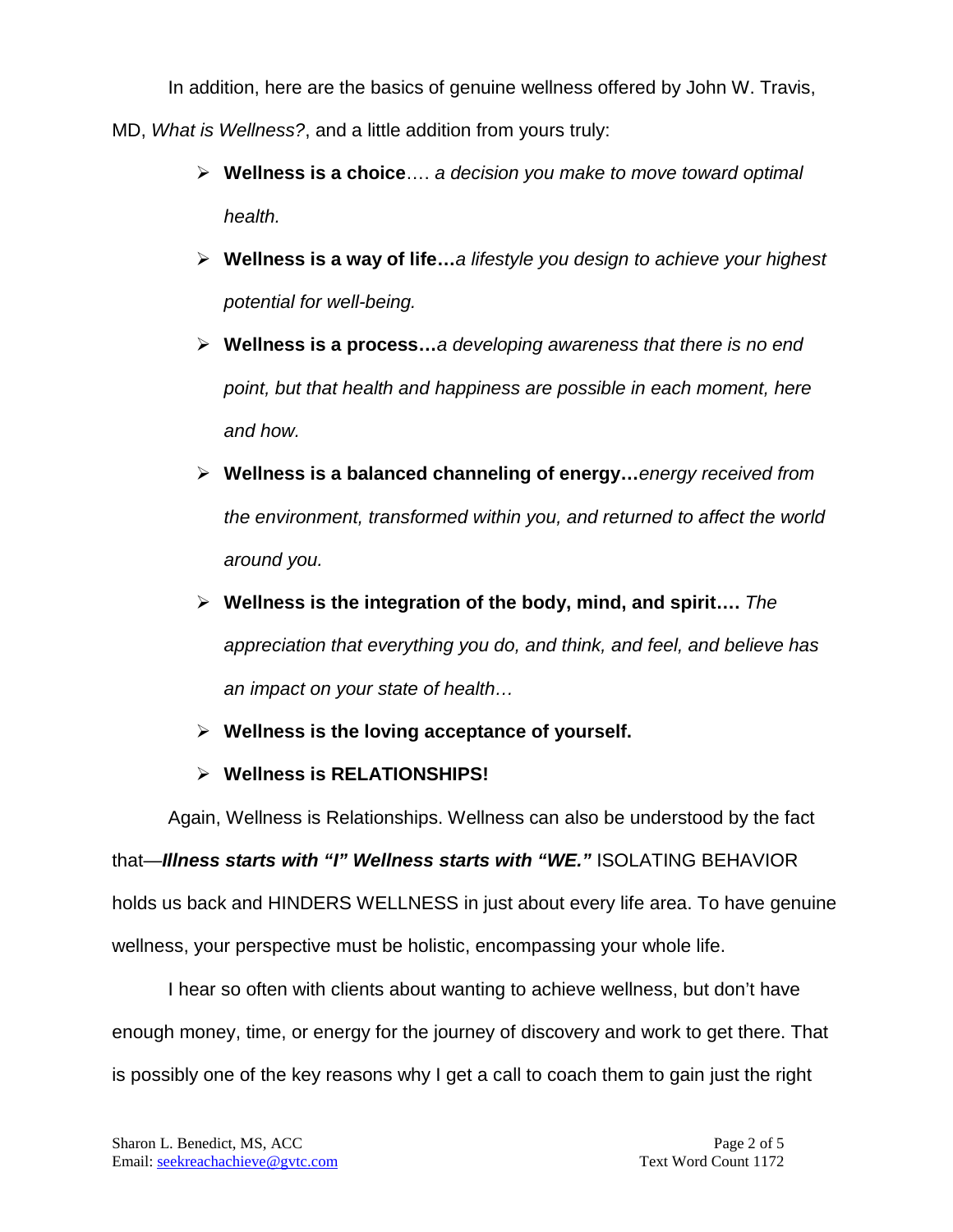"spark" inside to get them moving forward and help them stay accountable to their commitments.

Discovering and achieving your own vision of wellness is what lifestyle wellness coaching is all about. It's not so much about information and resources, as important as they are, but more about key motivators that ignite your desire, determination, and commitment to work through the process of transforming your everyday life. And it's about enjoying the ride along the way too!

Are you personally acquainted with wellness coaching? Are you curious about what packages lifestyle and wellness coaching comes in? Life, lifestyle, health, and wellness coaching are fast becoming cue words in the healthcare world. Yet, depending on the healthcare arena you are seeking, these terms have a myriad of definitions, roles, and interactions with patients across our nation. Conventional and Integrative healthcare practices within a hospital, one-physician private practice, fitness center, or even tied to an insurance provider, often have their own brand of coaching come on board.

You will see noted in some health insurance brochures and websites that life and health/wellness coaches are being offered. Yet, with every entity, they may create their own definition and role for coaching. This can be very confusing to the insured as to what is really being offered and how much out-of-pocket costs are involved. For more than a few insurance companies, they are basically only offering virtual, online, chattype coaching that may not meet the strict professional standards for the coaching profession.

Under certain circumstances, virtual and ten-minute laser coaching can be an asset for the patient. Yet, more often the so-called coach is actually a consultant telling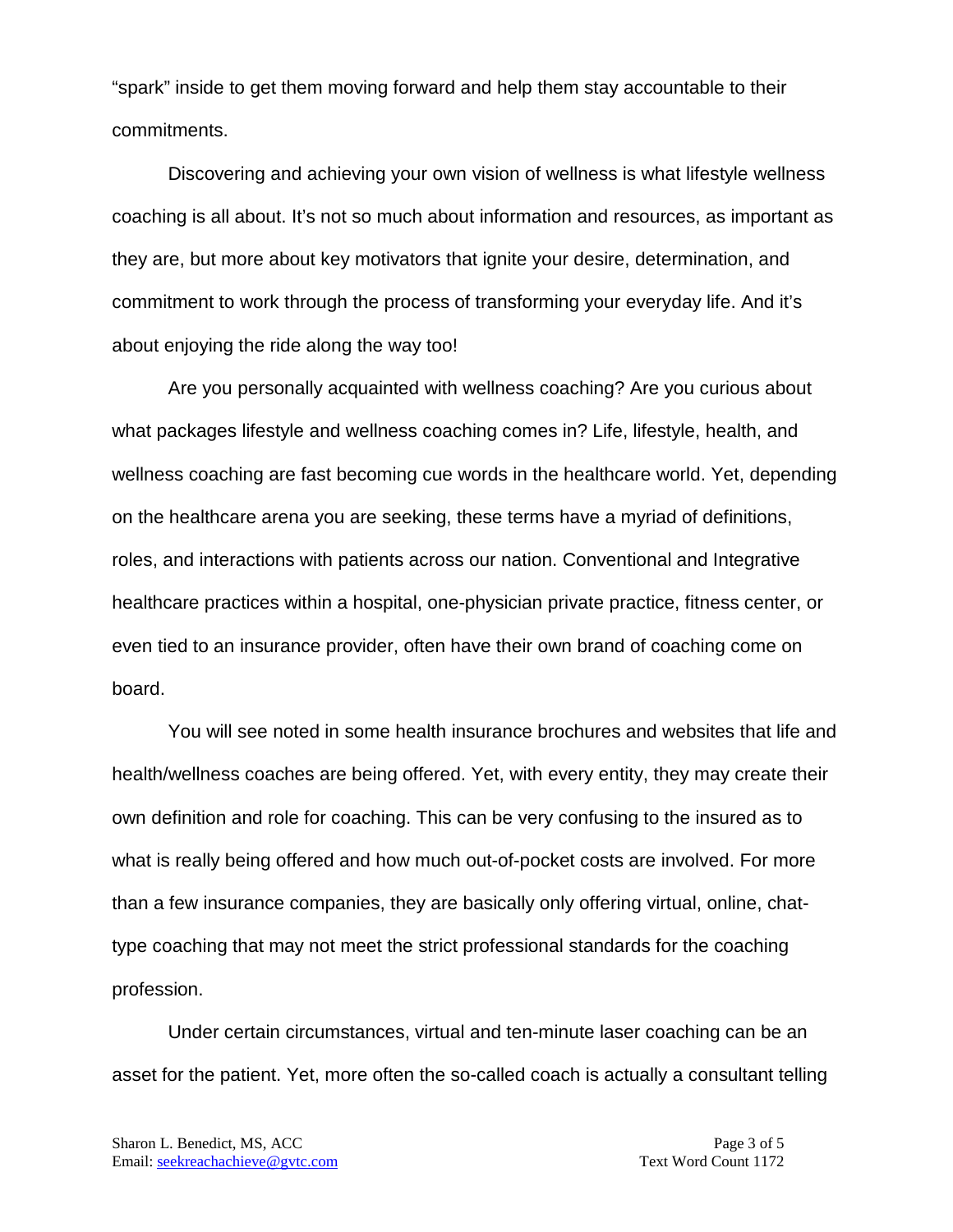the patient what they should do; and only focusing on a few areas, one being, "Have you taken your meds?" This is not coaching. When it comes to the rules of road, the profession of coaching (whether life, wellness, business, or executive specialties), the client/patient is center stage. The professional coach relationship is co-equal, not clinician/patient, teacher/student, nor consultant/client.

In coaching, it's the client's life to discover and chart the course. The coach is their advocate along the way, helping them discover what is already resident in them and helping them reflect on multiple opportunities, possibilities, and discover ways to remove the barriers and challenges in their lives hindering achieving their own vision of wellness. One of the most important skill sets of a coach is asking powerful open-ended questions that ignite the client's journey of discovery. Examples include the what, when, where, how, with whom kinds of questions that excite the client to formulate their vision of wellness and action plans. When considering the expertise of a certified professional coach, it is as a lifestyle behavioral change agent.

Here is one of the best definitions of health/wellness coaching also offered by Arloski, author of the first and most comprehensive text , *Wellness Coaching for Lasting Lifestyle Change*:

# **"…Wellness Coaching is the application of the principles and processes of professional life coaching to the goals of lifestyle improvement for higher levels of wellness."**

The foundation cornerstones for wellness and life coaching are these:

- The client is naturally creative & resourceful
- Life coaching addresses the client's whole life
- The agenda comes from the client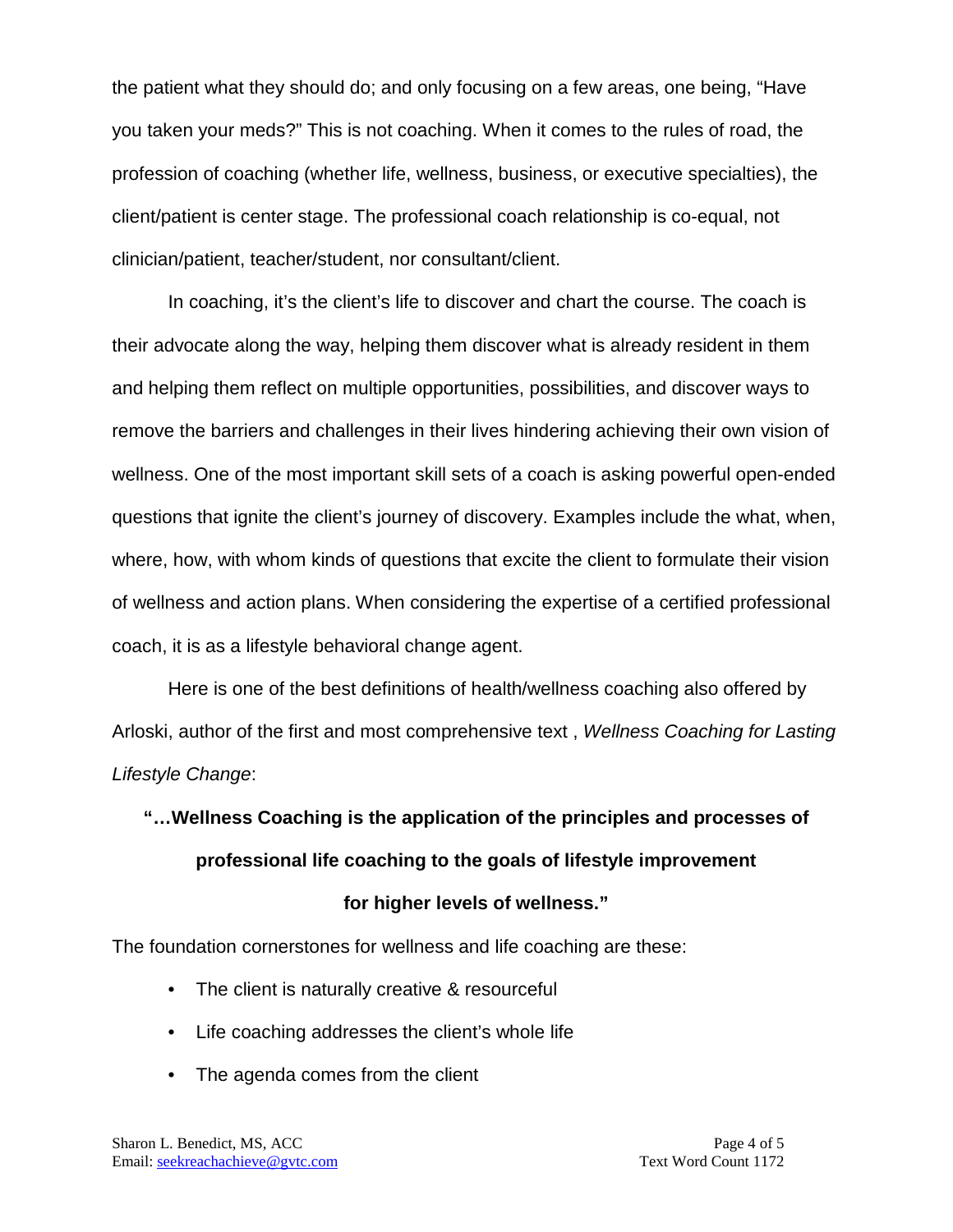• The relationship is a designed alliance

Standing on this foundation, the Coach:

- Discovers, clarifies, and aligns with what the client wants to achieve
- Encourages client life & wellness design discovery
- Elicits client-generated possibilities, solutions, strategies, and forward action
- With client's permission, holds client responsible and accountable
- Affirms, acknowledges, and endorses client with unconditional positive regard

To learn more about coaching, visit the International Coach Federation website,

[www.coachfederation.org](http://www.coachfederation.org/) and my website. As our Congress continues to formulate legislation for healthcare reform, I encourage you to stay informed and active with your own wellness goals and the changes coming your way to insure you preserve your right to choose what kind of healthcare and wellness services you want. With the next article, I will finish covering the latest news on the Congressional healthcare reform legislation being proposed.

--

Sharon L. Benedict, MS, ACC, is a certified life wellness coach-consultant, specializing in life skills, wellness, and creative arts development for individuals, businesses and organizations [\(www.harvestenterprises-sra.com\)](http://www.harvestenterprises-sra.com/).She welcomes your questions and comments and can be contacted at [seekreachachieve@gvtc.com.](mailto:seekreachachieve@gvtc.com)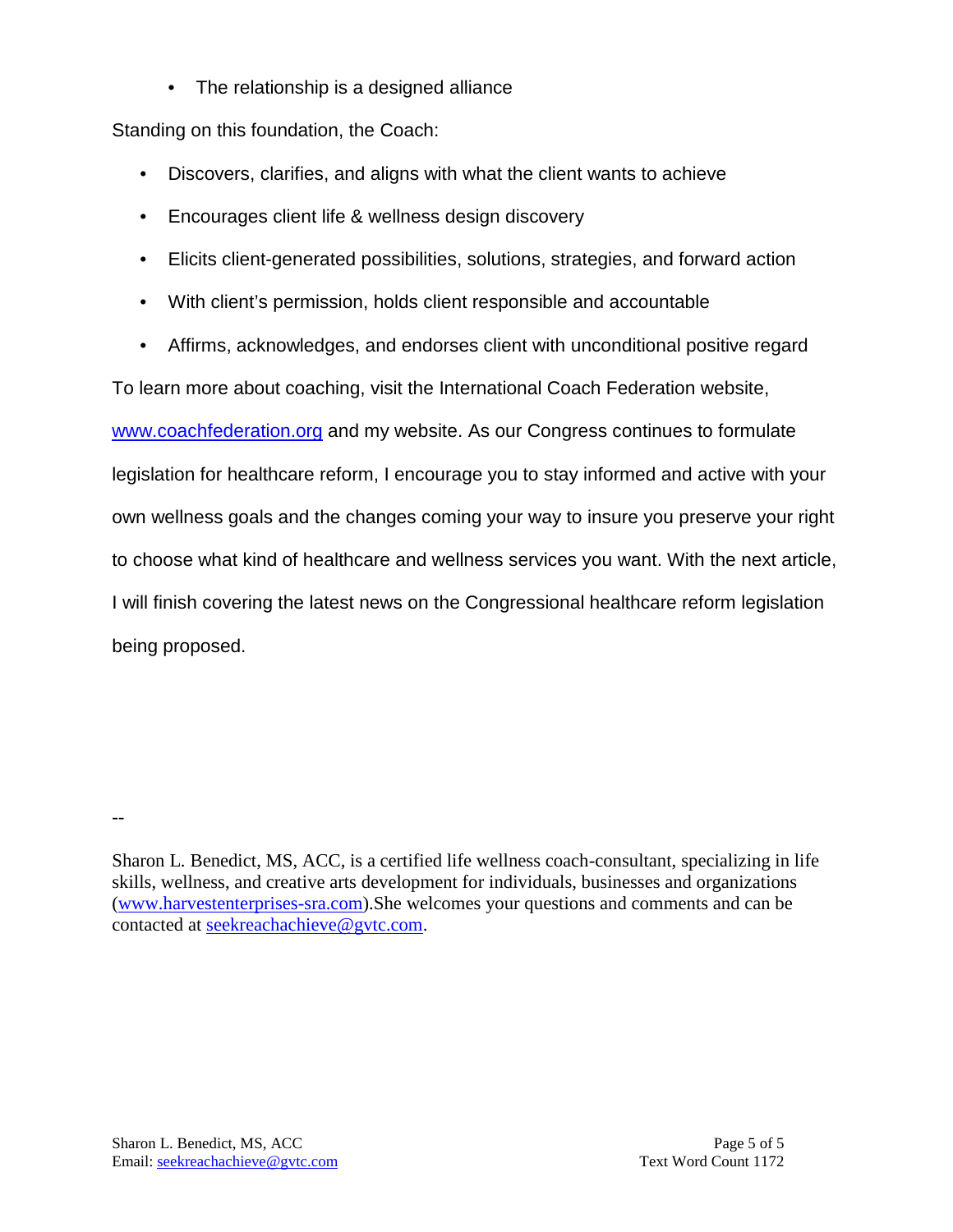*From the Heart...*

*. . . Life Skills for Today By Sharon L. Benedict MS, ACC*



#### **Healthcare Reform—the Latest News**

As of this week, passage of *The Affordable Health Choices Act* is not coming in August, but more likely end of the year. With a number of concerns being raised by both Republicans and Democrats, the House of Representatives healthcare reform legislative bill reads at about 1018 pages ([http://docs.house.gov/edlabor/AAHCA-](http://docs.house.gov/edlabor/AAHCA-BillText-071409.pdf)[BillText-071409.pdf\)](http://docs.house.gov/edlabor/AAHCA-BillText-071409.pdf). The Senate bill is at 615 pages [\(http://help.senate.gov/BAI09A84\\_xml.pdf\)](http://help.senate.gov/BAI09A84_xml.pdf). Here's a glimpse into a few key provisions and concerns. The general purpose of the House bill is as follows [\(http://thomas.loc.gov/cgi-bin/query/z?c111:H.R.3200:](http://thomas.loc.gov/cgi-bin/query/z?c111:H.R.3200)): (1) IN GENERAL- The purpose of this division is to provide affordable, quality health care for all Americans and reduce the growth in health care spending. (2) BUILDING ON CURRENT SYSTEM- This division achieves this purpose by building on what works in today's health care system, while repairing the aspects that

are broken.

(3) INSURANCE REFORMS- This division--enacts strong insurance market reforms; creates a new Health Insurance Exchange, with a public health insurance option alongside private plans; includes sliding scale affordability credits; and initiates shared responsibility among workers, employers, and the government; so that all Americans have coverage of essential health benefits.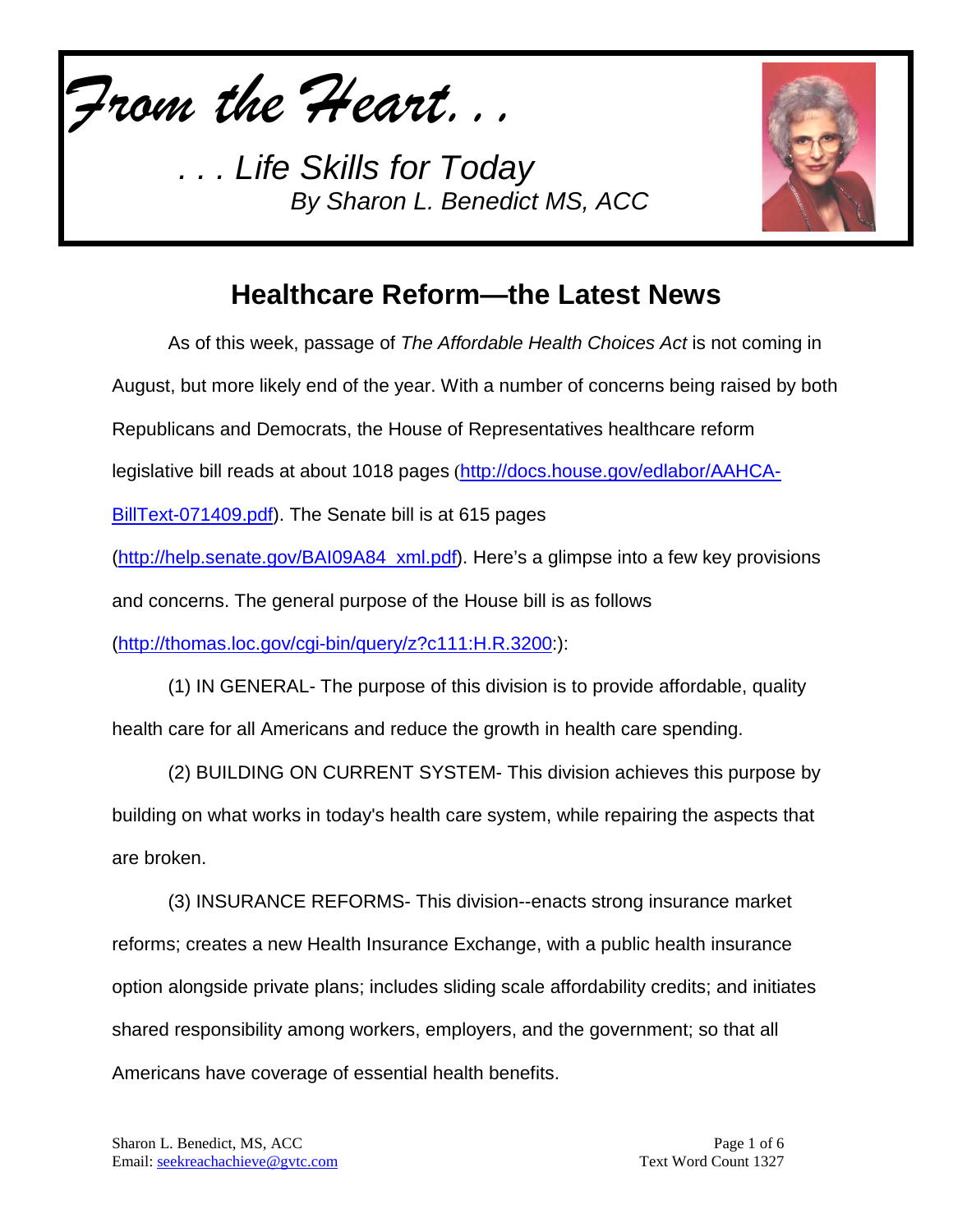(4) HEALTH DELIVERY REFORM- This division institutes health delivery system reforms both to increase quality and to reduce growth in health spending so that health care becomes more affordable for businesses, families, and government.

Just to give you a glimpse into the language that will need a room full of lawyers to decipher, the following section is actually just one sentence!

#### **SEC. 112. GUARANTEED ISSUE AND RENEWAL FOR INSURED**

**PLANS.** "The requirements of sections 2711 (other than subsections (c) and (e)) and 2712 (other than paragraphs (3), and (6) of subsection (b) and subsection (e)) of the Public Health Service Act, relating to guaranteed availability and renewability of health insurance coverage, shall apply to individuals and employers in all individual and group health insurance coverage, whether offered to individuals or employers through the Health Insurance Exchange, through any employment-based health plan, or otherwise, in the same manner as such sections apply to employers and health insurance coverage offered in the small group market, except that such section 2712(b)(1) shall apply only if, before nonrenewal or discontinuation of coverage, the issuer has provided the enrollee with notice of non-payment of premiums and there is a grace period during which the enrollees has an opportunity to correct such nonpayment."

So, as you can imagine, trying to summarize both bills is a monumental and, honestly, potentially impossible task. Yet, I have decided to offer you resources from both political camps and their perspectives on key points. I encourage you to do your own research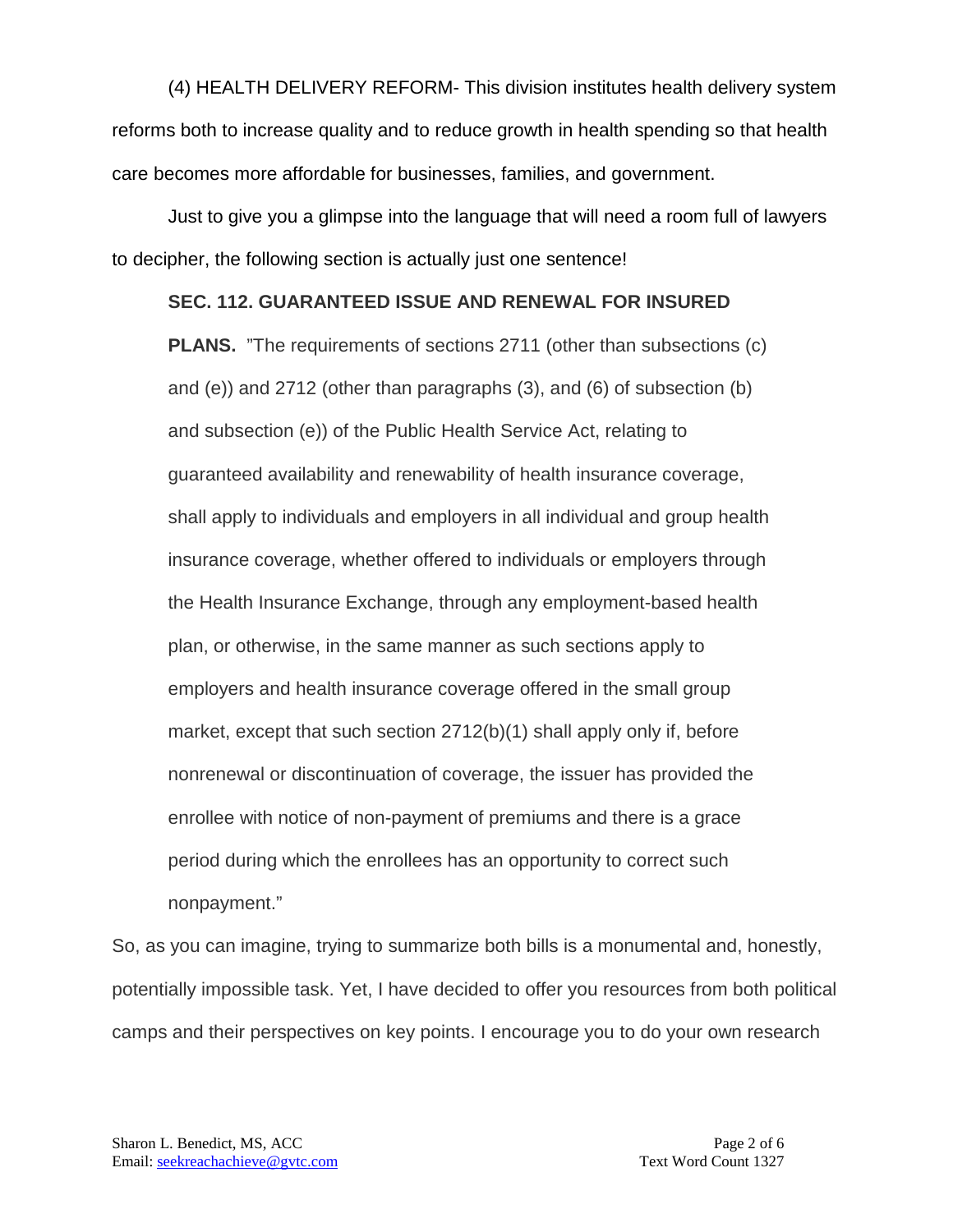to understand the significantly impact the final bill will have on your healthcare choices and wellness options.

I do want to emphasize one important aspect of both House and Senate bills.

Any federal healthcare reform bill will undoubtedly include the establishing of "…an

independent agency in the executive branch of the Government, a Health Choices

Administration (in this division referred to as the `Administration')." The Commissioner

will be appointed by the President with consent by the Senate (House, Sec 141). In Sec

142, the Commissioner's duties will include the following:

- Establish and enforce OUALIFIED PLAN STANDARDS.
- Create a federal HEALTH INSURANCE EXCHANGE [HIE].
- Determine eligibility and administration of INDIVIDUAL AFFORDABILITY CREDITS.
- PROMOTING ACCOUNTABILITY IN GENERAL for both federal HIF and outside exchange; COMPLIANCE EXAMINATION AND AUDITS of qualified health benefits plan compliance with Federal requirements; RECOUPMENT OF COSTS IN CONNECTION WITH EXAMINATION AND AUDITS from qualified health benefits plans.
- COLLECT DATA TO CARRY OUT COMMISSIONER'S DUTIES, including for purposes of promoting quality and value, protecting consumers, and addressing disparities in health and health care and may share such data with the Secretary of Health and Human Services.
- HAVE SANCTIONS AUTHORITY—IN GENERAL; REMEDIES such as civil money penalties; suspension of enrollment of individuals until Commissioner is satisfied that the basis for such determination has been corrected and is not likely to recur; working with State insurance regulators to terminate plans for repeated failure by the offering entity to meet the requirements of this title.
- CREATE STANDARD DEFINITIONS OF INSURANCE AND MEDICAL TERMSfor the definitions of terms used in health insurance coverage, including insurance-related terms.
- OVERSEE EFFICIENCY OF ADMINISTRATION.

This expansive range of oversight will touch both public and private insurance entities

throughout the nation. Within each extensive bill are a number of needed reforms. Yet,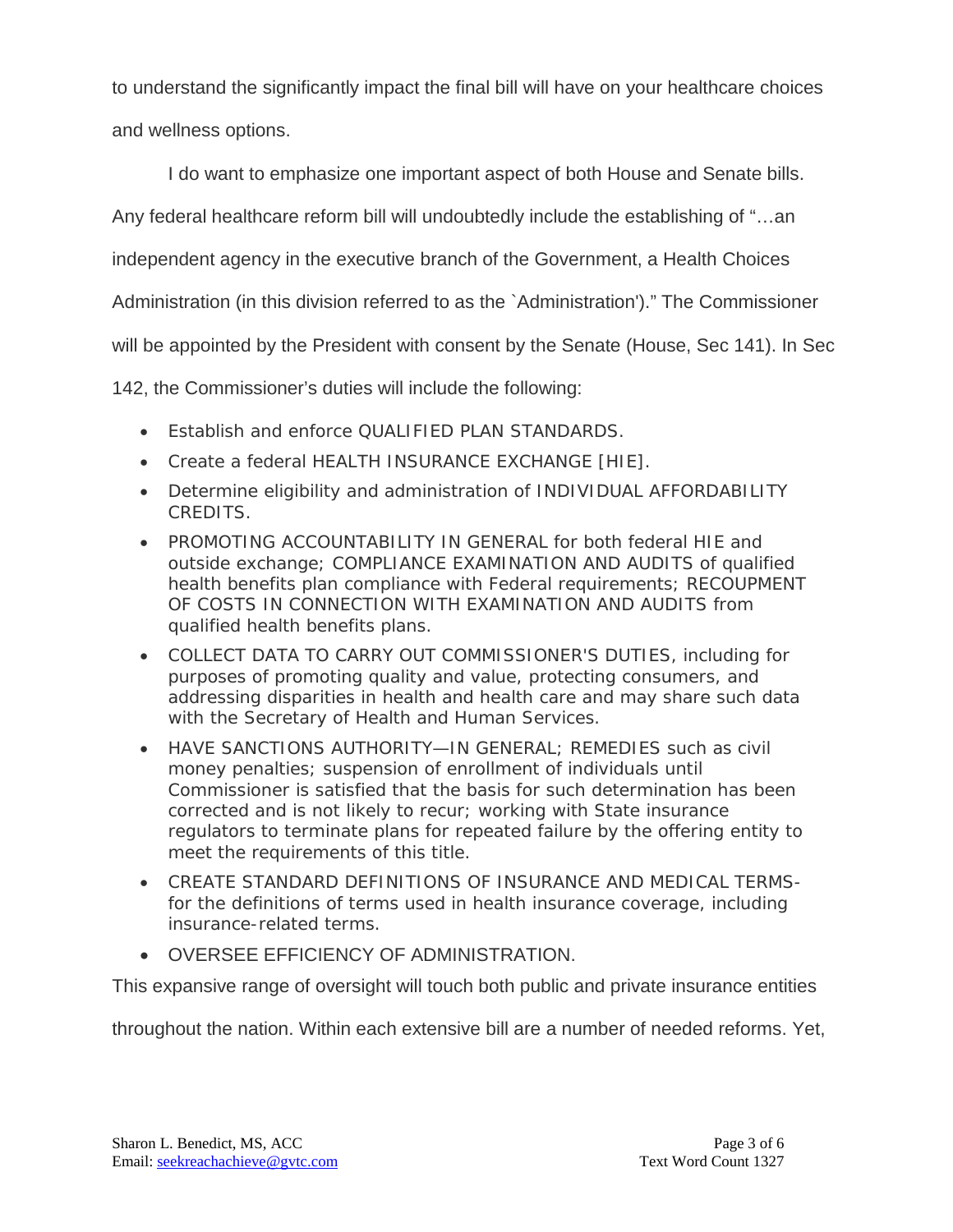how effective the federal design will be in achieving desired outcomes is anyone's guess.

You can access a summary from the Democratic side of the HELP Committee, [http://help.senate.gov/Maj\\_press/2009\\_07\\_15\\_b.pdf,](http://help.senate.gov/Maj_press/2009_07_15_b.pdf) and [http://help.senate.gov/Maj\\_press/2009\\_06\\_09.pdf.](http://help.senate.gov/Maj_press/2009_06_09.pdf) You can also cruise through Healthcare Promotion Advocates at [http://www.passwellnessact.org/,](http://www.passwellnessact.org/) for those in support of the bills. This organization helped to develop the sections related to Health

Promotion FIRST and Healthy Workforce Act. The provisions that emerged from their assistance include:

- 1) Development of a national health promotion plan,
- 2) Enhanced health promotion research,
- 3) A national campaign to employers of the benefits of workplace health promotion programs,
- 4) Technical assistance to enhance evaluation of workplace health promotion programs,
- 5) Research on best practices in workplace health promotion programs, and
- 6) Regular periodic surveys on workplace health program prevalence and components.
- 7) Grants to pay a portion of the cost of comprehensive workplace health promotion programs.
- 8) Increasing portion of health plan premium tied to lifestyle factors from 20% to 30%, adding safeguards, and referring to Health and Human Services to study benefits of increasing the portion to 50%.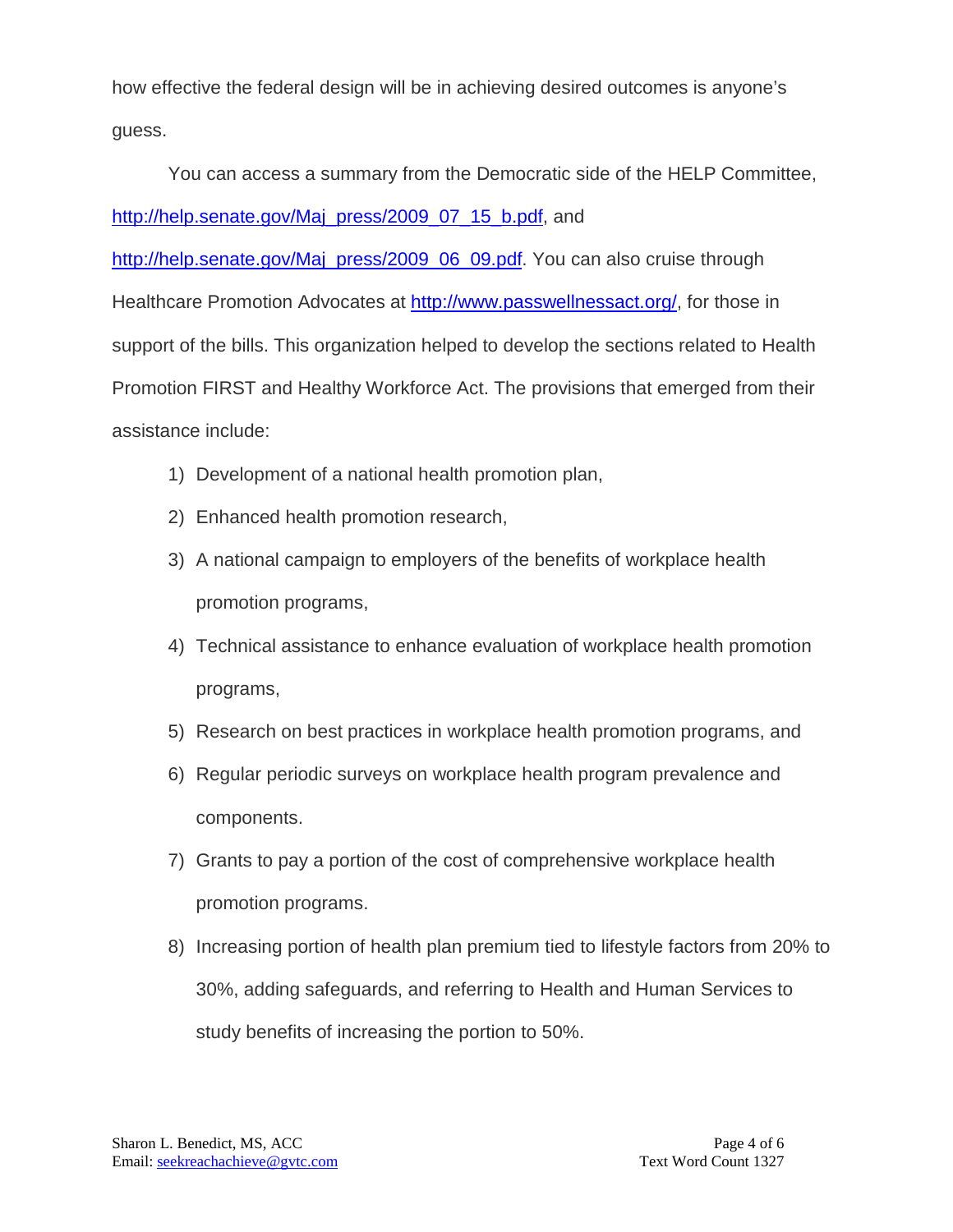For those who have concerns about this bill, you can read the Republican Party Chairman Michael Steele's speech at

[http://www.gop.com/News/NewsRead.aspx?Guid=46e230f7-07ed-48a2-9db1-](http://www.gop.com/News/NewsRead.aspx?Guid=46e230f7-07ed-48a2-9db1-36e04b0fa32b) [36e04b0fa32b.](http://www.gop.com/News/NewsRead.aspx?Guid=46e230f7-07ed-48a2-9db1-36e04b0fa32b) You can also access the Heritage Foundation at [http://www.heritage.org/research/healthcare/healthcarereform/index.cfm,](http://www.heritage.org/research/healthcare/healthcarereform/index.cfm) and do a search through over fifty articles on aspects of the healthcare reform bill.

The most prominent concerns are that the public plan is modeled after Medicare and claims, that compared to private sector, Medicare costs grow more slowly; has lower administrative costs; uses superior bargaining power to reduce health care costs without harm to patients; and are more innovative, whereas private health plans only follow the government's lead. According to Heritage each one of these claims are demonstrably false and actually the opposite.

Other concerns include:

- **Tax Increases**—Tax-payers (including low-income workers) will pay more for health insurance; and large tax increases proposed by House Ways and Means Chairman Charlie Rangel (D-NY) would harm over a million small businesses. Taxing health insurance companies is a bad, backdoor alternative to the more sensible, more transparent policy of capping the exclusion for employersponsored health insurance.
- **Doctor/patient Relationship**—A growing number of physicians believe H.R. 3200 will make matters worse with doctor/patient relationships.
- **Medicaid Expansion**—Would create new inequities among individuals, even within families.